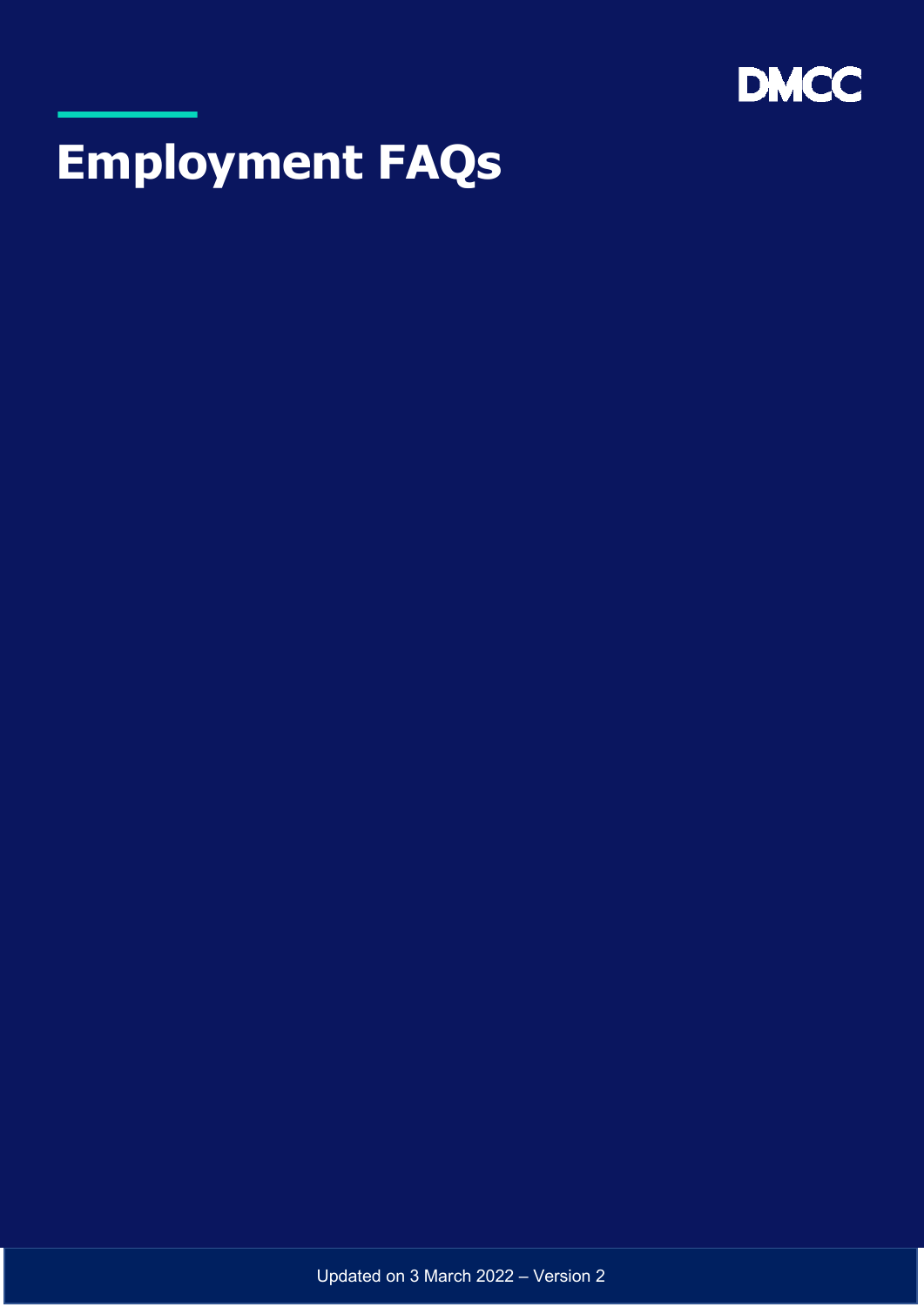These FAQs are designed to provide plain English answers to frequently asked questions about employment in the DMCC free zone, which is governed by Federal Law No. 33 of 2021 (as amended) (the "**UAE Labour Law**") and Cabinet Resolution No.1 of 2022 (the "**Implementing Regulations**"). Wherever relevant reference is made to the UAE Labour Law in square brackets. For example, Article 38 of the UAE Labour Law would be shown as [38]. All responses are based on the minimum requirements of UAE Labour Law, however employers are free to offer additional benefits in order to attract and retain talented employees and all responses to the FAQs are subject to anything more beneficial contractually agreed by employers.

#### **Definitions:**

Employee – in this document employee has the same meaning as given to "Worker" in Article 1 of the UAE Labour Law.

Disclaimer: The responses in these FAQs are based on English translations of the UAE Labour Law. The information and material provided in this document is for the purposes of general information and guidance only and is not intended to constitute legal or other professional advice on which reliance should be placed. Should you require legal advice in relation to any employment matter, DMCC recommends that you obtain specialist and independent legal advice. Although DMCC makes reasonable efforts to update all information on its website, we make no representations, warranties or guarantees, whether express or implied that the information and content is accurate, complete and up-to-date.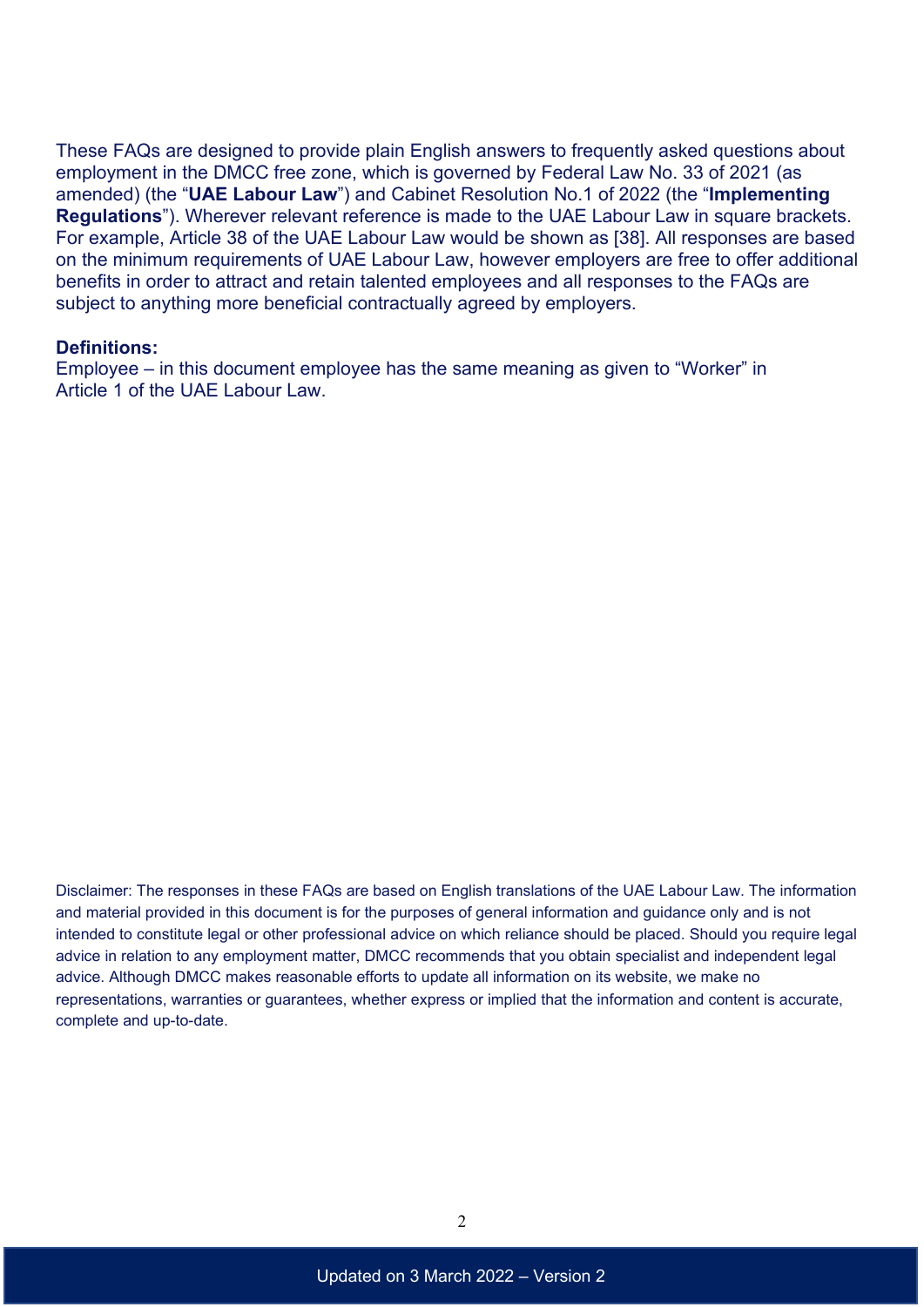# **Table of Contents**

| <b>Employment Contracts</b>                        | 4               |
|----------------------------------------------------|-----------------|
| <b>Authority Approvals</b>                         | 5               |
| <b>Probation Period</b>                            | 5               |
| <b>Salary Payments</b>                             | 6               |
| <b>Working Hours</b>                               | $6\phantom{1}6$ |
| <b>Annual Leave</b>                                | 9               |
| <b>Sick Leave</b>                                  | 10              |
| <b>Other Leave</b>                                 | 11              |
| <b>Health and Safety</b>                           | 11              |
| <b>Termination of an Employment Contract</b>       | 12              |
| <b>Final Settlements</b>                           | 14              |
| <b>Unlawful Terminations</b>                       | 17              |
| <b>End of Service Benefit Calculation</b>          | 19              |
| Records, Files and Certificate                     | 20              |
| <b>Effect of Change of Company Status</b>          | 20              |
| <b>Deductions from Employees</b>                   | 21              |
| <b>Renewal of a Visa</b>                           | 22              |
| <b>Absconder Notifications and Bans</b>            | 22              |
| <b>Maternity &amp; Parental Leave</b>              | 23              |
| <b>Breach of Confidentiality &amp; Non-Compete</b> | 24              |
| <b>Disputes</b>                                    | 24              |
| <b>Poor Performance</b>                            | 25              |
| <b>Occupational Injuries and Diseases</b>          | 25              |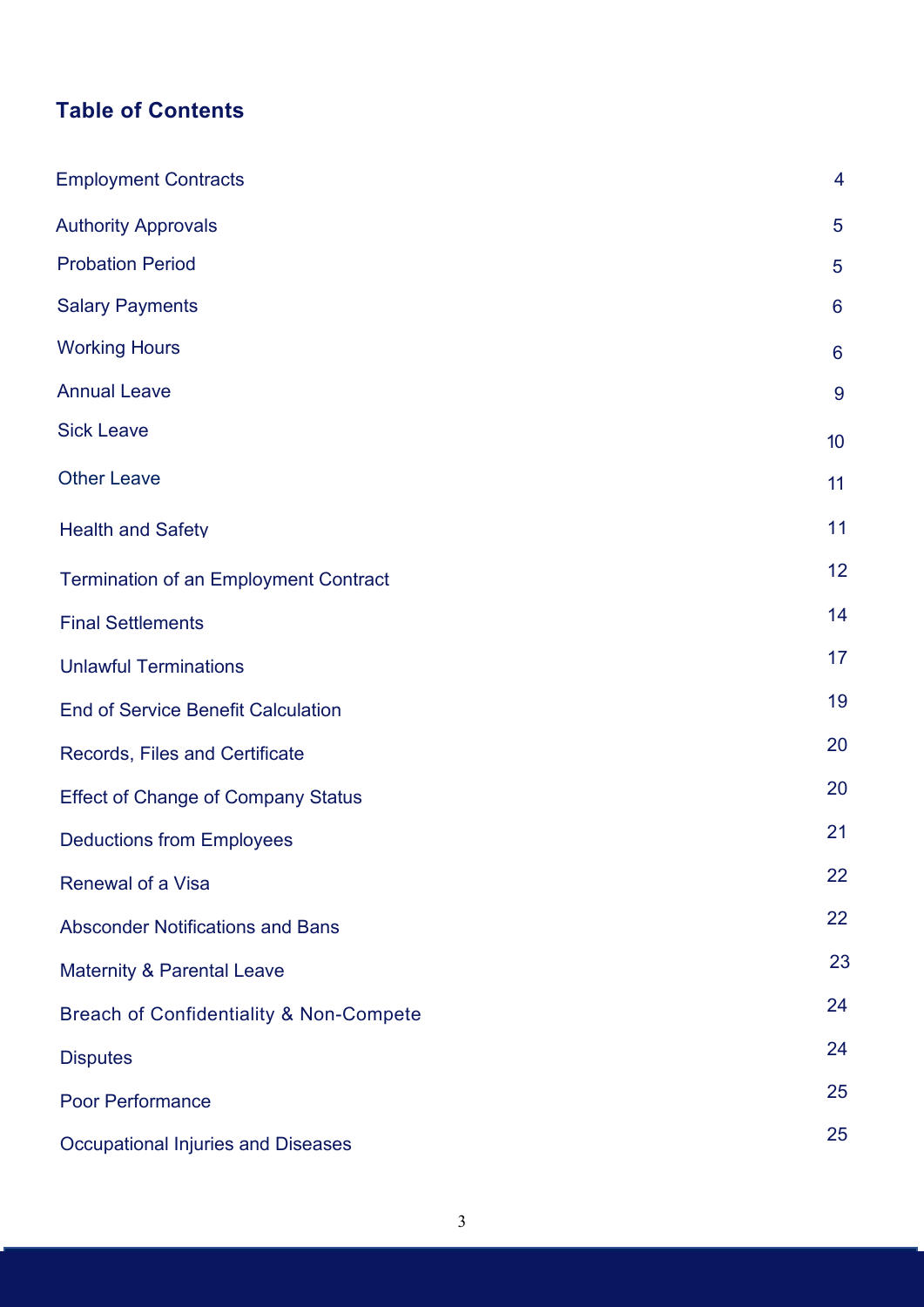# **Employment Contracts**

## **1. What is an employment contract? [1]**

An employment contract is an agreement between an employer and an employee whereby the employee commits to work for the employer and agrees to work under the employer's management and supervision, for which the employee receives remuneration from the employer.

## **2. What requirements must be covered in an employment contract? [8]**

The employment contract shall be in accordance with the work model agreed upon with the employee (e.g. full-time work, part-time work, temporary work, flexible work, remote work or job sharing).

DMCC provides employment contract templates through the DMCC portal for the different models of work, which cover all of the provisions required under the UAE Labour Law.

The employment contract should be written with two copies signed, one for employer and one for employee.

## **3. Is an oral employment contract recognised in DMCC?**

No, DMCC requires parties to enter into a written contract of employment setting out all of the minimum terms required by the UAE Labour Law.

## **4. As an employer, can I choose whether to offer a limited or unlimited term contract? [8]**

No. The UAE Labour Law specifies that all employment contracts entered into on or after 2 February 2022 shall be for a limited term, not exceeding three (3) years. However, upon agreement between the employee and employer, the term of the employment contract can be extended or renewed for similar or shorter periods on multiple occasions. In the case of extending or renewing the employment contract's term, the new term(s) shall be deemed as extension(s) of the original term and shall be added to it when calculating the employee's continuous service.

If an employer has employees' on unlimited term contracts, the employer has until 1 February 2023 to convert those employee's onto limited term contracts.

## **5. Can the limited term contract be terminated before the expiry of the term? [42] [43]**

Yes, limited term employment contracts can be terminated on notice during the course of the employment contract term provided:

• There is a legitimate reason for terminating the employment contract. Legitimate reason is not defined in the UAE Labour Law but is likely to include poor performance or misconduct (and some limited redundancy reasons such as bankruptcy or insolvency); and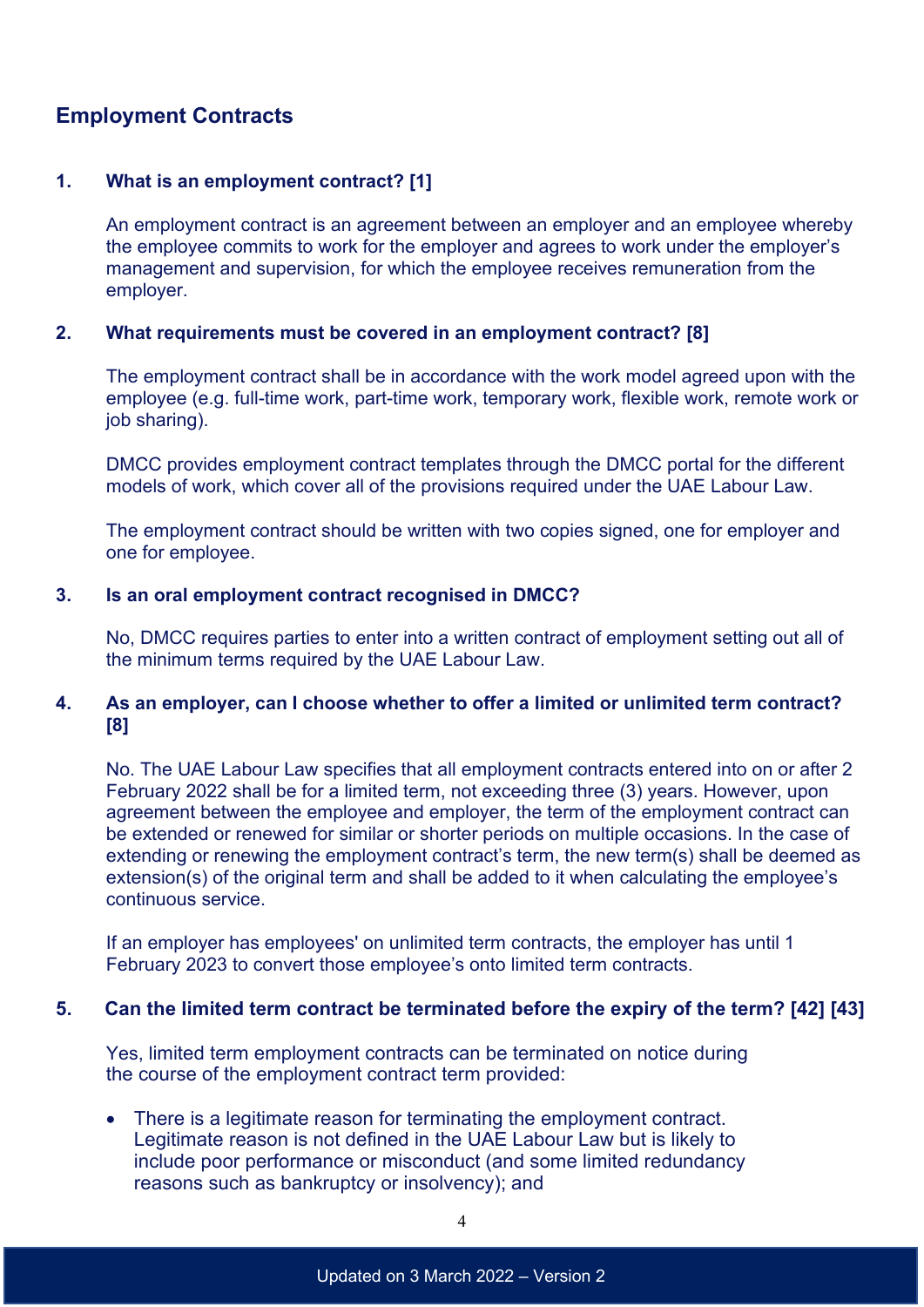• The period of written notice of termination under the employment contract is provided by the party wishing to terminate the contract (which is a minimum of thirty (30) days and a maximum of ninety (90) days).

The limited term employment contract can also be terminated before the expiry of the term:

- During the probationary period (see Q&A 9);
- If the parties both mutually agree;
- If the employee's work permit cannot be renewed for any reason beyond the employer's control; or
- If the employee is terminated for gross misconduct (see Q&A 41).

#### **6. What happens to a limited contract if it is not explicitly renewed? [8]**

If a limited contract is not explicitly renewed or extended by mutual consent and the employee remains in service, then the original employment contract will be deemed as implicitly extended on the same terms and conditions as the original contract with all other terms unchanged.

## **Authority Approvals**

## **7. What approvals do I need to allow an employee to commence service?**

The employer must obtain the correct permits for the employee to work from the DMCC Free Zone. For further details, please refer **[Employment Matters Decision Charts](https://www.dmcc.ae/application/files/3914/8388/0564/Employment_Matters_Decision_Charts.pdf)**.

## **Probation Period**

## **8. What is the maximum probation period? [9]**

The employee may be required to complete a probation period not exceeding six (6) months.

#### **9. Can an employer terminate an employment contract during the probation period? [9]**

Yes, the employer may terminate the services of the employee by serving the employee with at least fourteen (14) days written notice of termination, prior to the expiry of the probation period. No end of service benefit is payable if the termination occurs during the probation period.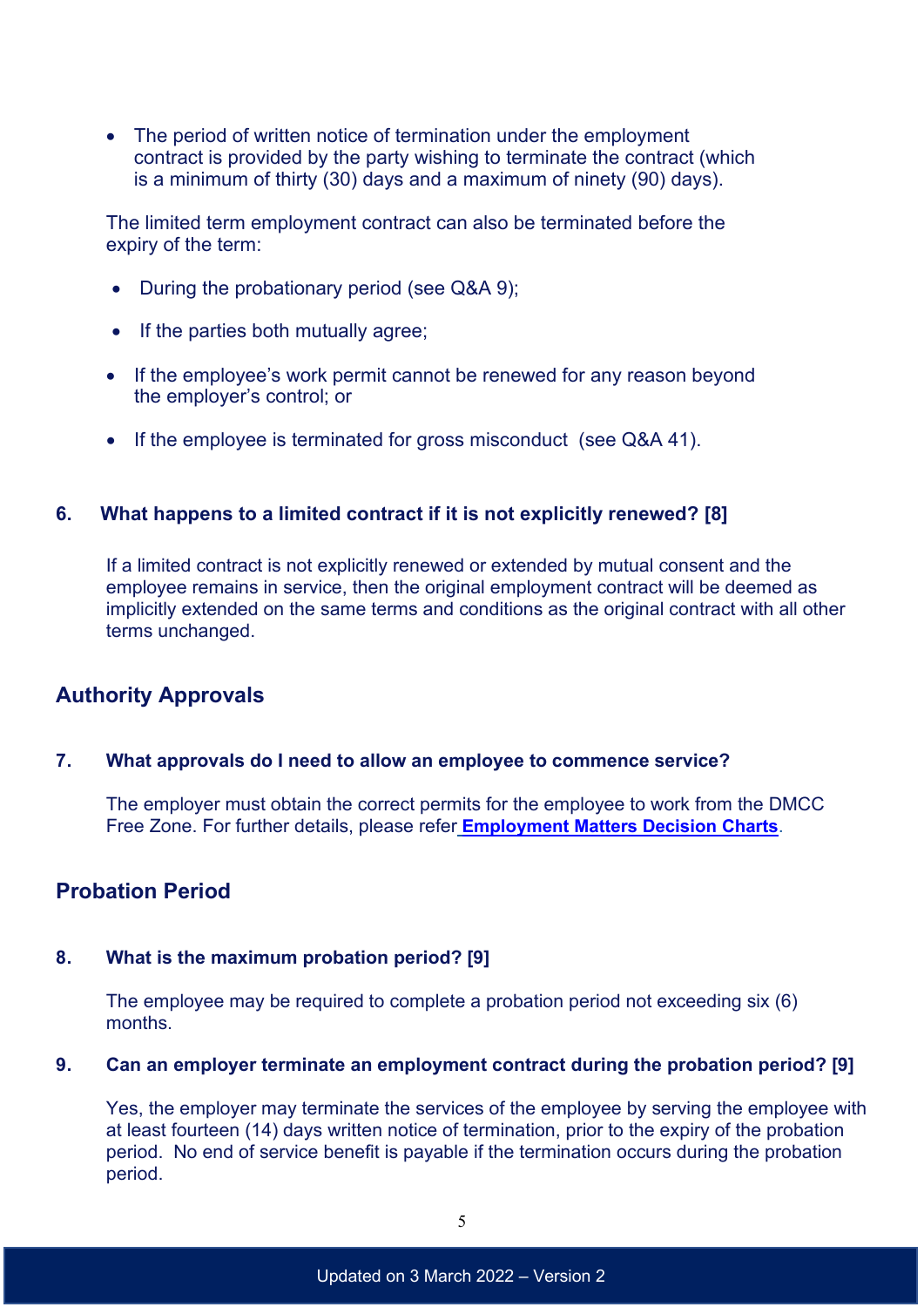## **10. Can an employee terminate an employment contract during the probation period? [9]**

Yes, the employee can terminate their employment contract during their probation period on fourteen (14) days written notice to the employer. However:

- Where an employee wishes to leave to join another employer within the UAE, the employee must serve at least thirty (30) days' notice. In such case, the new employer shall undertake to compensate the current employer for the costs of recruiting the employee (unless otherwise agreed);
- Where an expatriate employee intends to leave the UAE on the termination of their employment, they must still serve at least fourteen (14) days' notice on the employer. However, if the employee returns to work in the UAE within three (3) months from their date of departure, then their new employer shall undertake to compensate the current employer for the costs of recruiting the employee (unless otherwise agreed).

## **11. Is the probation period included in the employee's total period of service? [9]**

Yes. If the employee passes the probationary period, and remains in service, the probation period is included in the employee's total period of service.

## **12. Can the probation period be repeated? [9]**

No. The probation period may not be repeated (although the initial probation period may be extended so long as it is clear that it is the same probationary period and subject to the total period not exceeding six (6) months).

# **Salary Payments**

## **13. Can a salary be paid in a foreign currency? [22]**

Yes, provided this is agreed by the parties in the employment contract.

## **14. Is it mandatory to provide a salary slip to employees?**

No, however, whilst it is not mandatory, DMCC recommends that employers provide salary slips to their employees as a record of the components of the remuneration paid each month. This can be done via an electronic pay slip/system.

## **15. Is there a minimum wage in DMCC? [27]**

No minimum wage is currently fixed for employees under the UAE Labour Law. However:

• Article 27 of the UAE Labour Law states that the Cabinet, based on a proposal made by the Minister in coordination with the competent authorities may issue a decision identifying the minimum wage of employees or any category of employee; and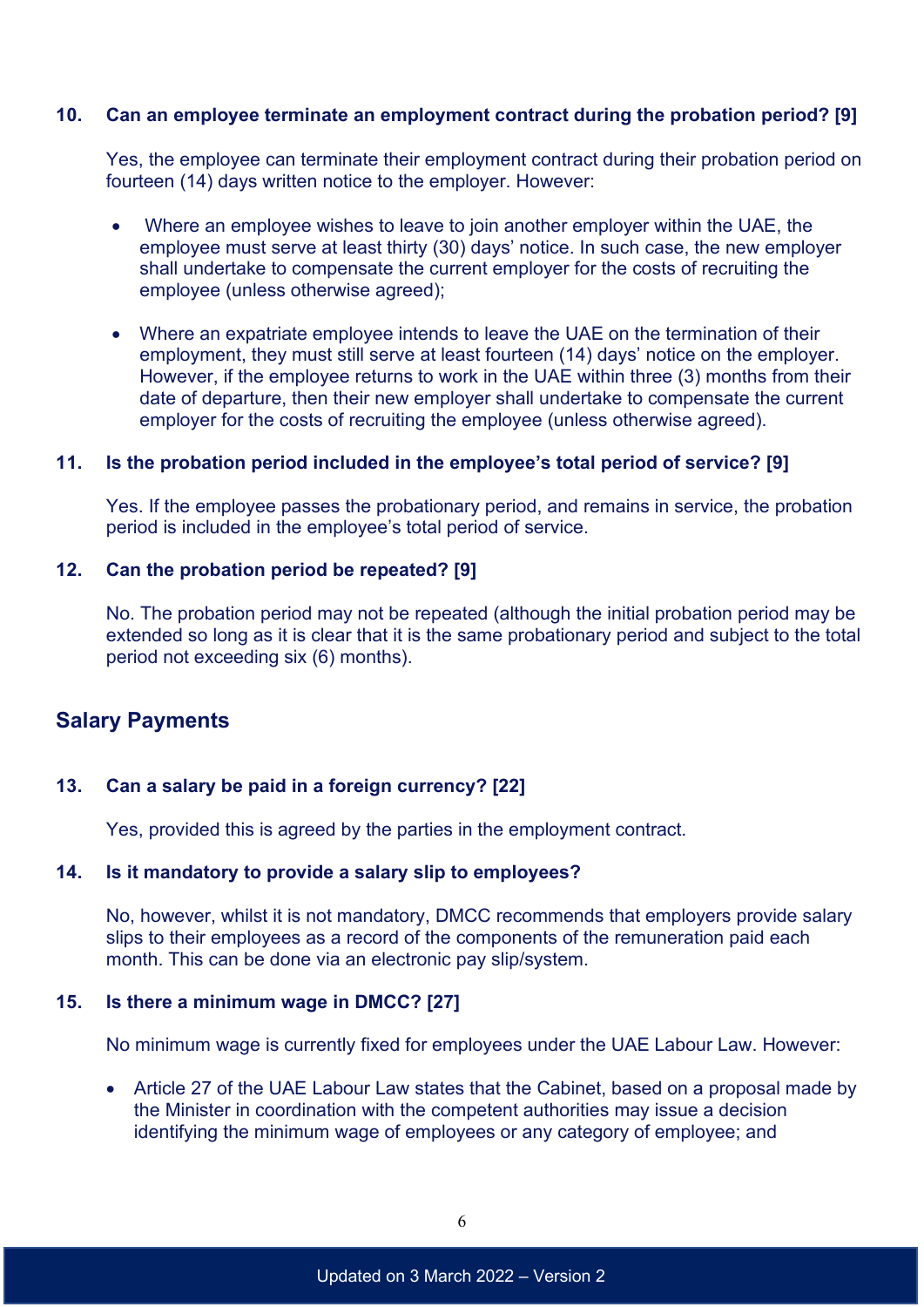• Some countries have set minimum wages for their nationals who work in the UAE including by way of agreement between the governments or linked to immigration clearance.

# **Working Hours**

## **16. What are the maximum number of working hours per day? [17]**

Eight (8) hours per day or forty-eight (48) hours per week (assuming a six (6) day working week) for an adult. Where an employer operates a five (5) day working week, the total working hours may not exceed forty (40) hours per week (i.e. eight (8) hours per day).

Article 17 of the UAE Labour Law states that the Cabinet may, based on a proposal made by the Minister in coordination with the relevant authorities, increase or decrease the daily working hours for certain sectors or certain categories of employee.

The Implementing Regulations provide for a maximum of fifty-six (56) hours work per week for employees working on a shift basis providing the nature of the business requires continuation of work through successive shifts.

During Ramadan there is a two (2) hour reduction in working hours per day.

## **17. Is the commute to work included as part of working hours? [17]**

The commute to work is not included in working hours, except for working hours in the following cases:

- The period the employee spends in the means of transportation in case of bad weather and responding to the warnings of the National Center of Meteorology regarding weather changes and fluctuations;
- The time the employee spends on the means of transportation provided by the employer in the event of a traffic accident or emergency malfunction; or
- If the two parties expressly agree this in the contract.

## **18. Is the break (or breaks) included as part of working hours? [18]**

Employees must not work over five (5) hours consecutively without one or more breaks the total duration of which may not be less than one (1) hour. Such break(s) shall not be included in calculating an employee's working hours.

## **19. Can employees work in excess of their normal working hours? If so, what is the maximum number of overtime hours per day? [19]**

Yes, however overtime may not exceed two (2) hours per day and total working hours may not exceed one hundred and forty-four (144) hours every three (3) weeks.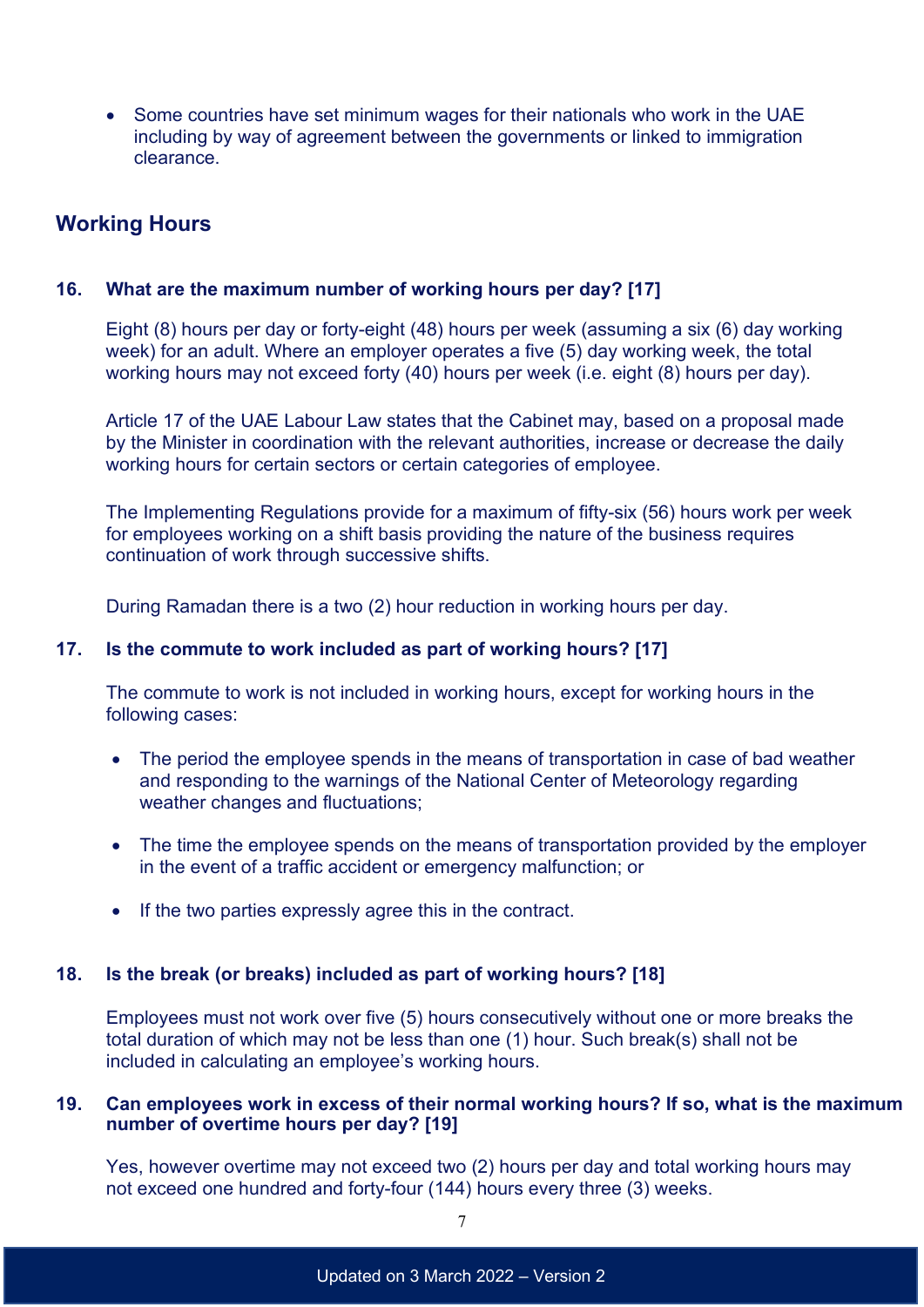## **20. How is remuneration for overtime during the working week calculated? [19]**

If circumstances require that an employee works more than the normal working hours, the overtime is paid at the employee's basic wage plus an increase of at least 25%.

If the overtime is between 10.00 pm and 4.00 am, overtime is paid at the employee's basic wage plus an increase of at least 50%.

## **21. Is overtime pay applicable to managers and supervisors? [20]**

The Implementing Regulations state that the following categories of employees are excluded from the provisions related to the maximum working hours:

- Chairmen of boards of directors and the members of such boards;
- Persons occupying supervisory positions (if such positions confer powers of the employer upon the individuals);
- Crews of naval vessels and other employees working at sea;
- Businesses whose technical nature requires continuation of work through successive shifts or tours (provided that the average working hours do not exceed fifty-six (56) hours per week); or
- Preparatory or complementary works that must be carried out outside the time limits generally established for work in the facility.

## **22. Can an employer ask an employee to work on Fridays? [21]**

The UAE Labour Law states that an employee shall be entitled to one weekly rest day to be agreed with the employer. The weekly rest day does not have to be on a Friday (subject to any contrary agreement with the employee contained in their employment contract). Employees cannot be asked to work more than two Fridays successively.

## **23. Can an employer ask their employees to work during Public Holidays? [28]**

If work necessitates that an employee works on any public holiday, then the employee shall be compensated:

- With a day off in lieu for each day worked which is a public holiday; or
- The employee must be paid their basic wage plus an increase of at least 50% for the days worked.

## **24. Are employee's entitled to leave on UAE public holidays? [28]**

Under the UAE Labour Law, employees are entitled to official leave with full pay on public holidays, which are announced by virtue of a Cabinet Resolution.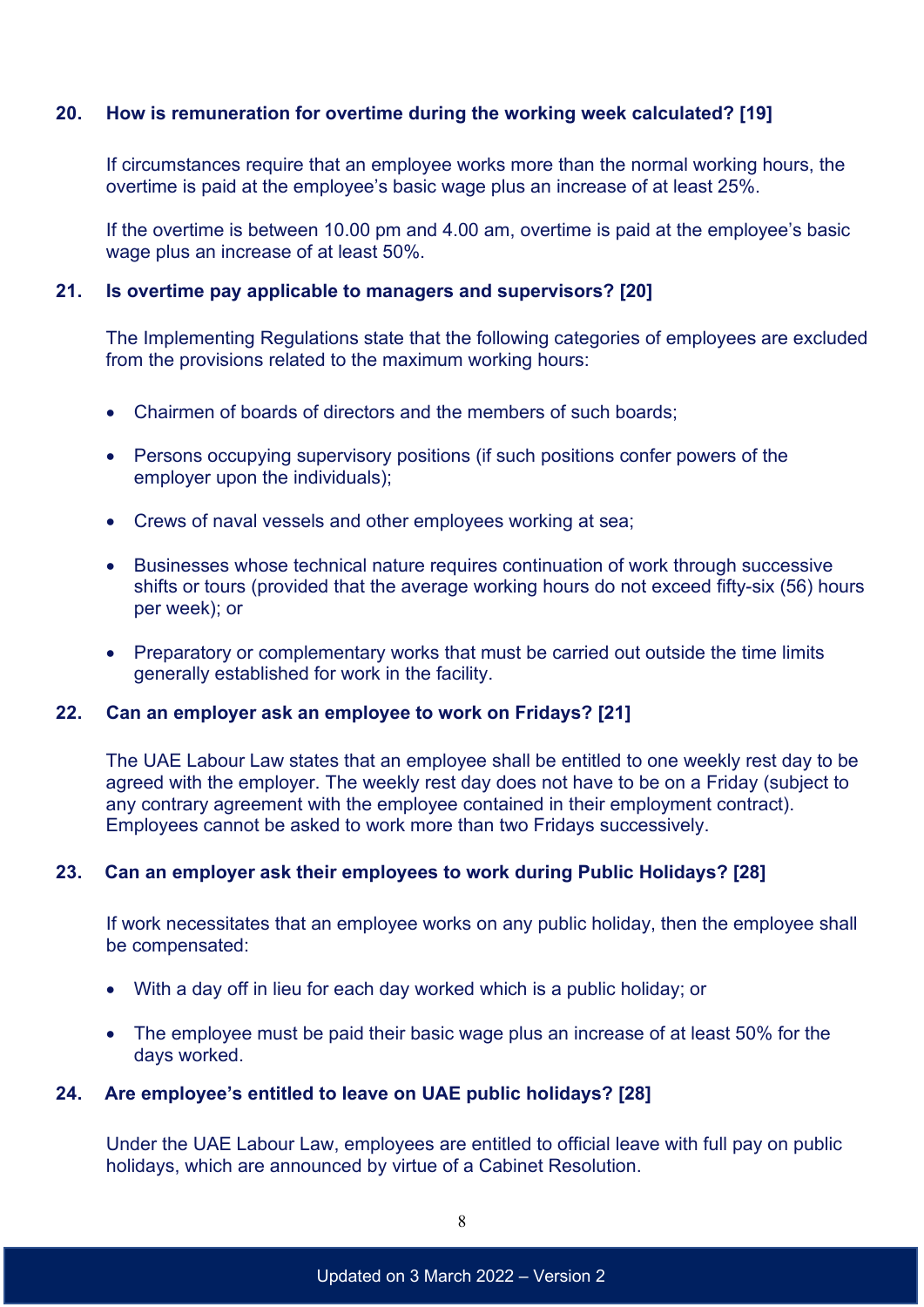# **Annual Leave**

## **25. Is an employee entitled to annual leave if their period of service is less than six (6) months? [29]**

No. However, an employer can elect to give the employee annual leave against the employee's annual leave balance during the employee's probation period should they be agreeable to doing so.

## **26. Is an employee entitled to annual leave if their period of service is less than one (1) year? [29]**

Yes, holiday accrues at the rate of two (2) days per month from six (6) to twelve (12) months' service. Days are considered to be calendar days.

## **27. What is the annual leave entitlement for an employee who has completed one year of continuous service? [29]**

Thirty (30) days per annum for any employee whose period of service is one (1) year or more. Days are considered to be calendar days.

## **28. Can an employer fix annual leave dates? [29]**

Yes, the employer has the discretion to determine the date for commencement of annual leave based on work requirements, subject to serving the employee with thirty (30) days' notice of the leave date(s).

## **29. How is annual leave salary calculated? [29]**

During annual leave an employee is entitled to receive their total wage.

Where annual leave is paid out during employment, this should be on the basis of total wage.

If the employee is paid in lieu of their annual leave on termination, this shall be paid at the employee's basic wage.

## **30. Are employees entitled to an annual airline ticket under UAE Labour Law?**

No. Any entitlement to an annual airline ticket is entirely based on company policy.

## **Sick Leave**

# **31. What is the annual sick leave entitlement? [31]**

Up to ninety (90) calendar days per annum.

## **32. Is the employee entitled to paid sick leave during the probation period? [31]**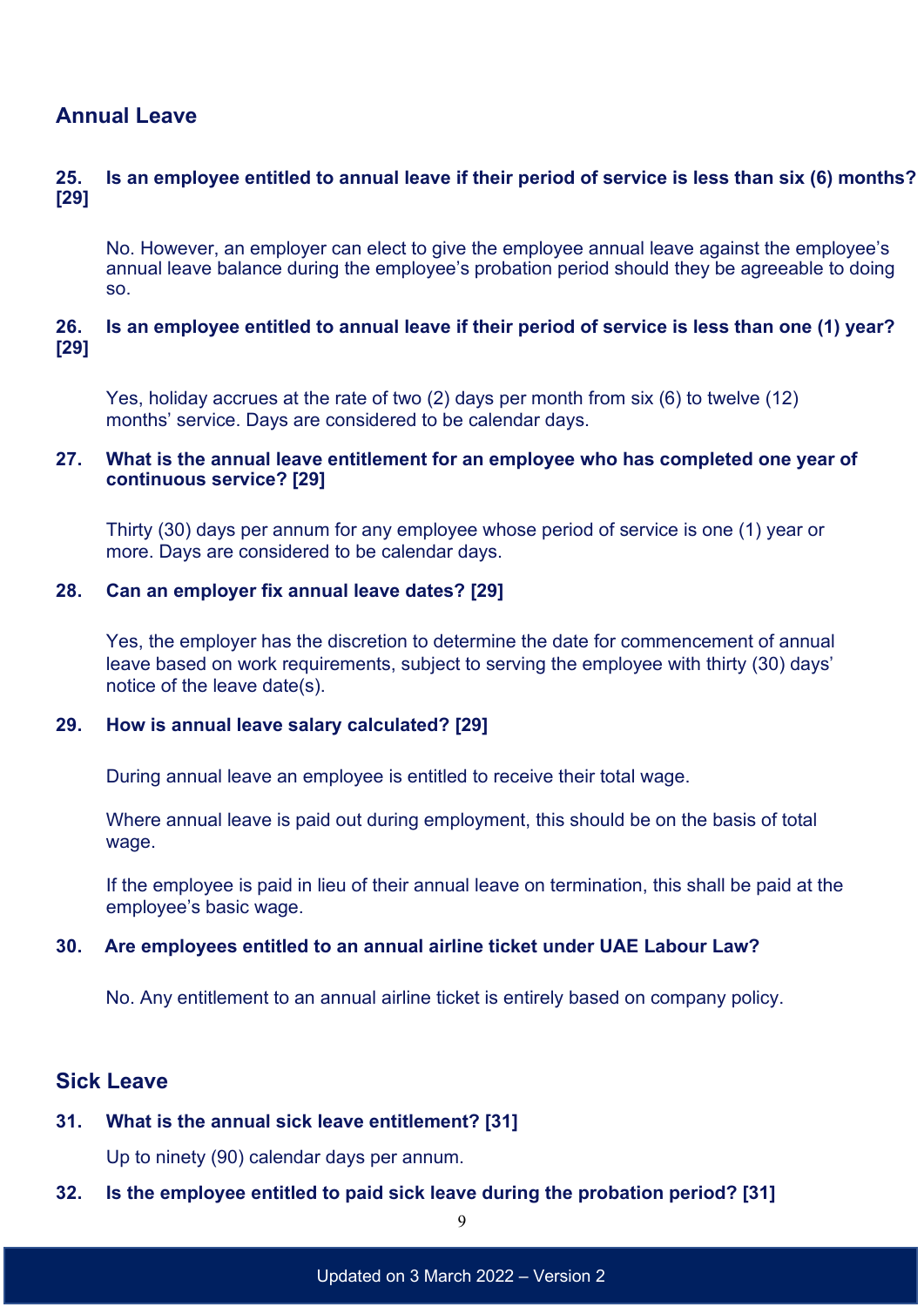No.

## **33. When does the employee become entitled to paid sick leave? [31]**

After completing the probation period an employee becomes entitled to sick leave of not more than ninety (90) calendar days per annum.

## **34. What are an employee's notification obligations for sick leave and what are the employer's obligations? [31]**

If an employee takes sick leave, the employee must report their illness to their employer within a maximum of three (3) days and provide the employer with a medical certificate from a UAE licensed medical/healthcare establishment.

## **35. What is the annual sick leave pay entitlement? [31]**

Once eligible, the entitlement is:

- a. The first 15 calendar days, with full pay;
- b. The next 30 calendar days, with half pay; and
- c. Any subsequent period, without pay.

If illness is due to the employee's misconduct or if the employee violates safety instructions which were known to them, the employee shall not be entitled to any remuneration during any related sick leave.

## **36. Can the employer terminate an employee who cannot return to work due to illness? [31] [33]**

Yes, the employer may terminate the services of an employee, in accordance with the notice provisions, if the employee is unable to resume their duties following ninety (90) calendar days' sick leave in any year of service. The employer must allow the employee to take the full sick leave entitlement before terminating. On such termination, the employee remains entitled to end of service benefit. However, unpaid periods of service are not included for the purposes of length of service for calculating end of service benefits. As such, if the employee has taken ninety (90) days' sick leave (the first forty five (45) of which are paid and the second forty five (45) days of which are unpaid) only the first forty five (45) days must be included in the end of service benefits calculation.

Please see the DMCC End of Service Benefit Calculation guidance for further detail.

## **37. When does the notice period commence if either party terminates the contract during the employee's sick leave? [35]**

If either party wishes to terminate the contract during the employee's sick leave, the notice period in the employment contract will only commence on the day following the date on which the employee returns from leave, unless the parties agree otherwise.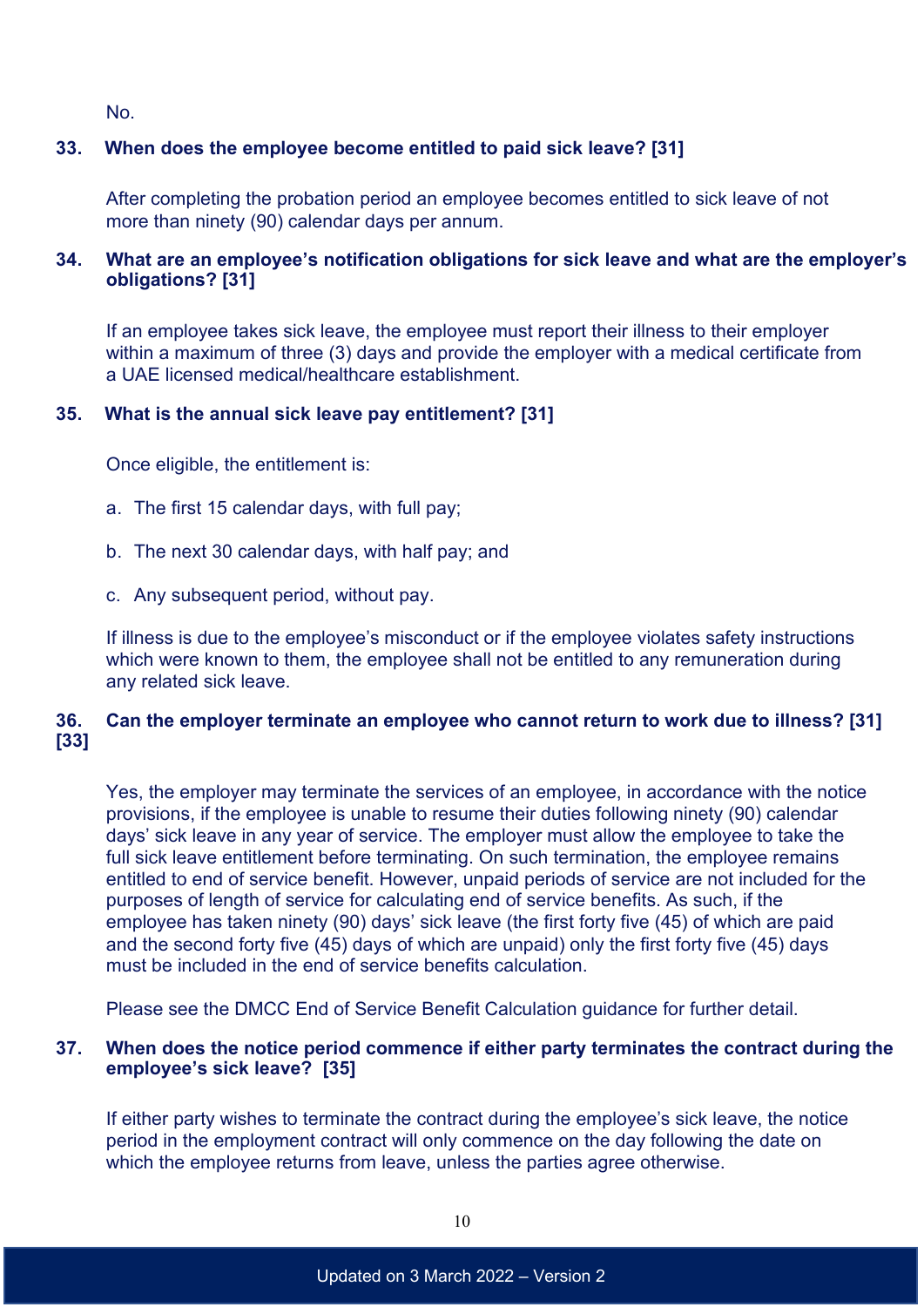# **Other Leave**

## **38. Are employees entitled to any other types of Leave? [32]**

Yes. The UAE Labour Law provides for the following types of leave:

- Bereavement Leave: Five (5) days paid leave for the death of a spouse and three (3) days paid leave for the death of a parent, child, sibling, grandchild or grandparent;
- Study Leave: For affiliate students or full-time students at an accredited UAE educational institution of ten (10) working days per year for the purpose of taking exams, subject to the employee having completed at least two (2) years' service with the employer;
- Sabbatical Leave: To perform National or Reserve Service for Emirati employees; and
- Maternity and Parental Leave: See Maternity and Parental Leave section of the Q&A below.

# **Health and Safety**

## **39. What are my health and safety obligations as an employer? [13] [36]**

There are a number of obligations on employers with respect to health and safety which include:

- Providing necessary safety means to protect employees from the risks of occupational injury and disease, by providing guidance and awareness and proper training;
- Performing regular assessments to ensure all parties are in compliance with the requirements of safety and security on both occupational and health levels;
- Providing a safe and suitable working environment; and
- Adhering to the provisions of Federal Law no. 13 of 2020 on Public Health and all resolutions issued for the implementation thereof.

The Implementing Regulations also place the obligations on employers to:

- Provide the appropriate means of protection to protect employees from the dangers of occupational injuries and diseases that may occur during working hours, as well as the dangers of fire and all other dangers that may result from the use of machines and other work tools and follow all other methods of prevention decided by the Ministry;
- Prominently display detailed and clear instructions for the prevention of fire and other dangers the employee may be exposed to while performing their work, methods of prevention and how to treat accidents that occur because of such dangers (in Arabic and a language that the employee understands);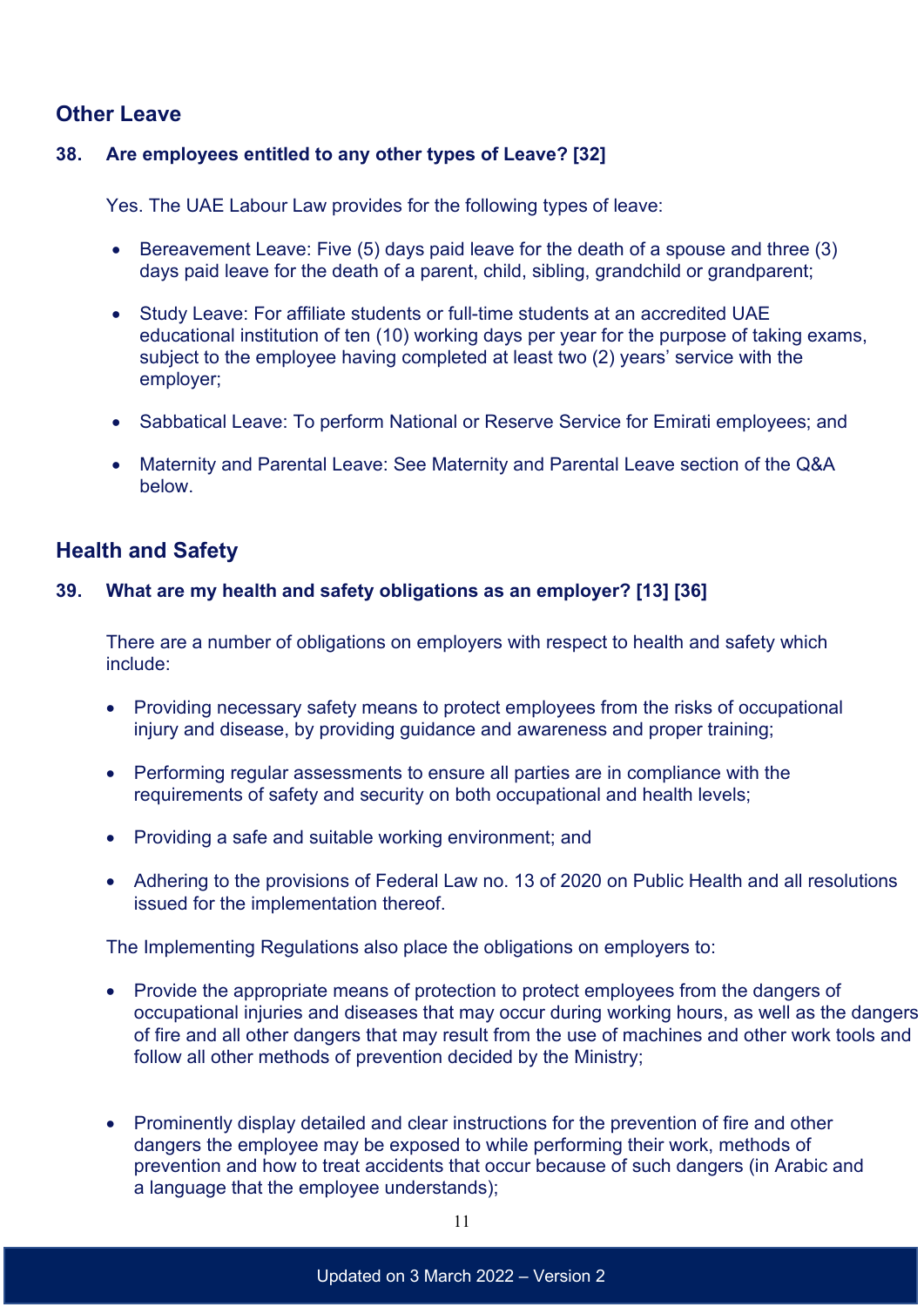- Put warning signs in front of dangerous sites;
- Inform employees, prior to assuming work, of the risks of the profession they practice, such as the dangers of fire, machinery, falls and occupational diseases;
- To assign a specialist to supervise first aid and to provide medical aid, and all that is necessary for each first aid box;
- To provide the necessary means to prevent fire, as well as the appropriate extinguishing devices for the materials existing in the facility and the materials used in industries;
- To take the necessary measures to ensure on an ongoing basis that the prevailing conditions in the workplace provide adequate protection for health and safety of the employees employed in the facility;
- To take the appropriate scientific means to prevent, reduce or eliminate health hazards in the workplace;
- To take the necessary precautions to protect employees from the dangers of falling, falling objects, flying fragments, sharp objects, caustic or hot liquid materials, flammable or explosive materials, or any other materials with a harmful effect, as well as taking the necessary precautions to protect employees from the dangers of compressed gases and electricity;
- Hang guiding signs in the place of machines or the place various operations indicating the necessary technical instructions; and
- Where the employer employs fifty (50) employees or more, an employer must set regulations which amongst other things, must include the necessary measures and precautions to be taken into account to avoid work injuries and fire hazards (which must be in a language that the employee understands).

Further health and safety obligations are set out in the DMCC Free Zone Rules and Regulations.

# **Termination of an Employment Contract**

## **40. When is an employment contract considered terminated? [42]**

An employment contract is terminated in any of the following cases:

- Mutual consent by both parties to terminate the contract, provided that the employee's consent is in writing;
- On expiry of the specified period in the limited term contract, unless the contract is extended or renewed in accordance with the UAE Labour Law;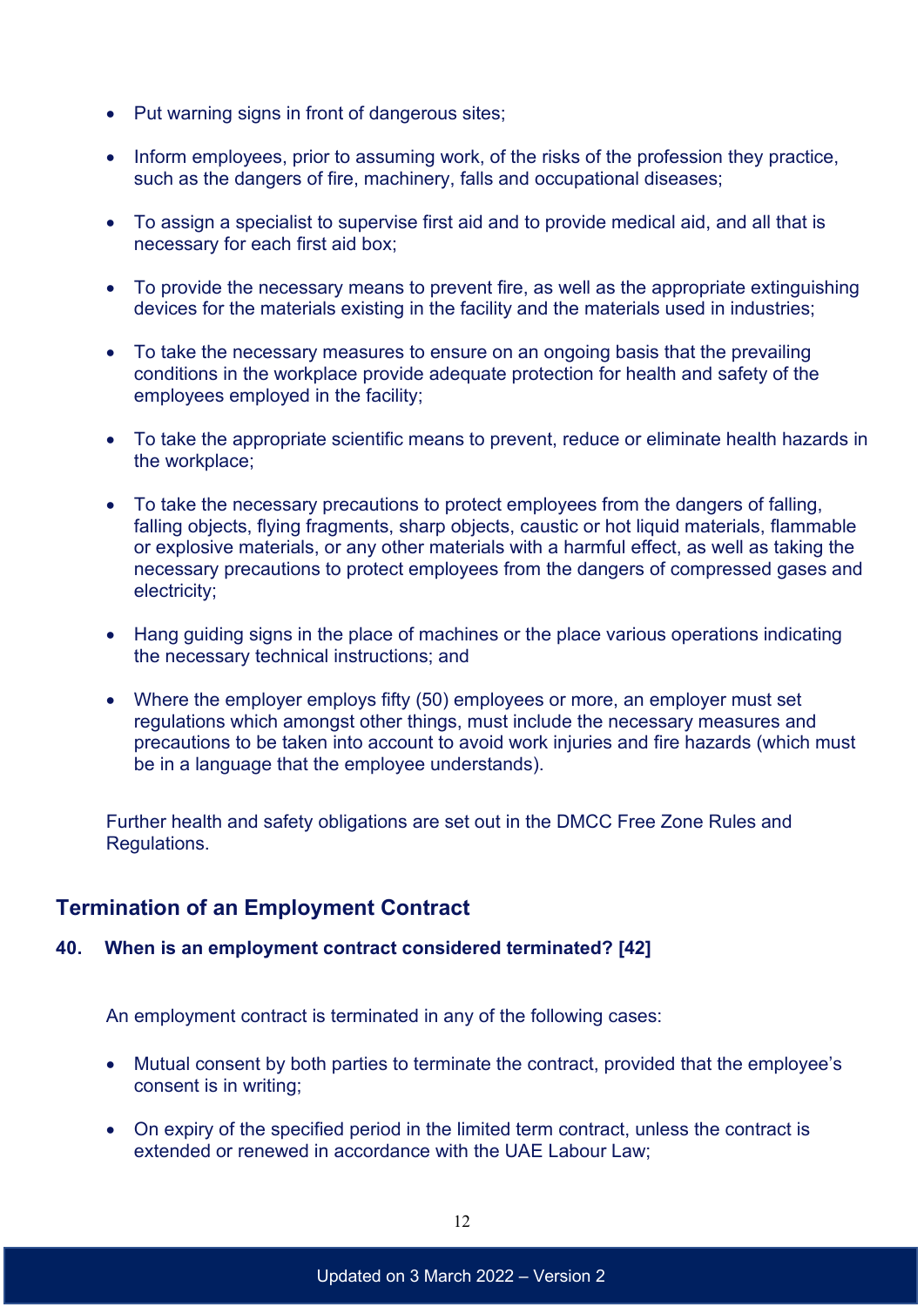- At the option of one party's request, subject to the provisions of the UAE Labour Law and provided that the correct notice is given;
- If the employee dies or is completely incapacitated from working as evidenced by a medical certificate;
- If an employee is sentenced to imprisonment for a term of not less than three (3) months;
- In the event of the employer's bankruptcy or insolvency or other economic or exceptional reasons that prevent the continuity of a project (subject to applicable Regulations) or the final closure of the establishment; or
- If an employee's work permit is not capable of being renewed for reasons beyond the employer's control.

## **41. Can an employer terminate an employee during their leave? [31] [35] [46]**

With the exception of cases where the employer has the right to dismiss the employee without notice [44] , the employer cannot dismiss an employee during the employee's leave. The employee or employer can however serve notice during the leave period, but the notice period will only commence on the day following the date on which the employee returns from leave unless the parties agree otherwise.

## **42. When can an employer terminate an employee without notice? [44]**

The UAE Labour Law states that an employer may dismiss the employee without notice, but after conducting a written investigation, in the following cases:

- If the employee adopts a false identity or submits forged documents or certificates;
- If the employee commits an error causing gross material loss to the employer or purposely damages the employers property and admits to the same, provided that the employer advises the DMCC Disputes Centre (by creating a case through the [DMCC](https://dmccpoc.force.com/DMCCHelpCentre/s/)  [Help Centre\)](https://dmccpoc.force.com/DMCCHelpCentre/s/) of the incident within 48 hours of becoming aware;
- If the employee violates safety instructions at the place of business, provided that
- such instructions are displayed in writing at conspicuous places and the employee has been made aware of the same;
- If the employee fails to perform their main duties under the contract of employment
- and does not remedy them despite formal investigation and receiving two warning of dismissal;
- If an employee divulges any trade secrets or intellectual property of the establishment where employed and such disclosure results in loss to the employer, loss of opportunity or the employee achieved a personal benefit;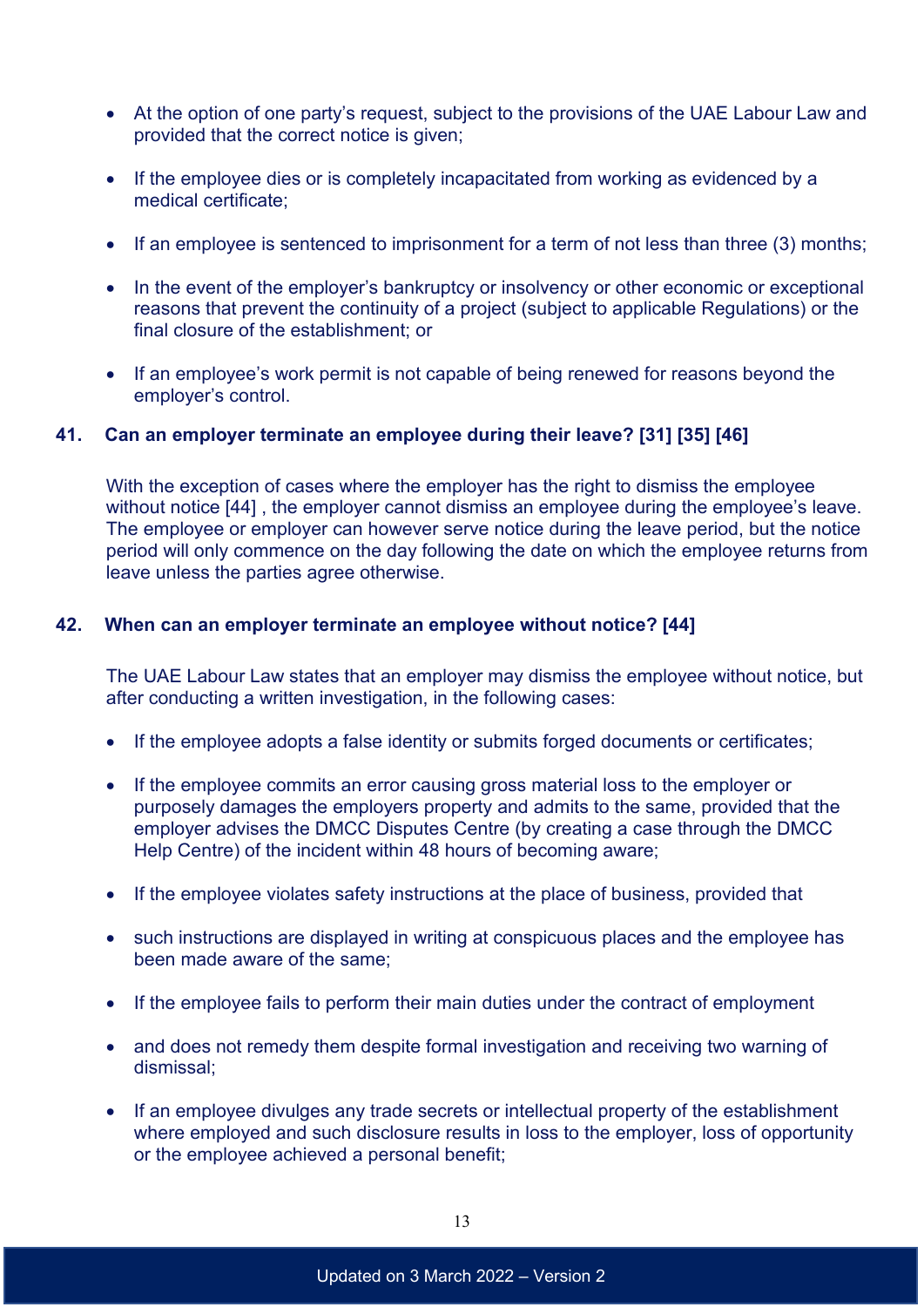- If the employee is found drunk or under the influence of drugs or a psychotropic substance during working hours or commits any act of moral turpitude at the workplace during working hours;
- The employee commits a verbal, physical or any other form of assault on the employer. the manager or any colleague;
- If the employee is absent without valid cause, for more than twenty (20) intermittent days or for more than seven (7) successive days, during any year;
- If the employee misuses his position for private gain; or
- If the employee joins another establishment without complying with the controls and procedures prescribed in this respect.

The is a minimum statutory disciplinary process which employers should follow prior to termination, where appropriate.

Please note that termination under Article 44 of the UAE Labour Law is difficult in practice, as it is a very high hurdle to satisfy and may involve referrals to the police and/or other third parties for independent confirmation of the allegations prior to termination. We therefore recommend that prior to terminating under Article 44, an employer seeks independent legal advice.

## **43. Can an employer terminate the employee because that employee has a dispute against the employer? [47]**

If an employer terminates an employee's employment because the employee has lodged a complaint or claim against the employer, the termination shall be deemed unlawful.

In these circumstances, the employee may raise a claim and, if successful, may be entitled to compensation up to a maximum of three (3) months' remuneration.

## **44. When can an employee resign without notice? [45]**

An employee may resign without notice in the following cases:

- If the employer breaches their obligations towards the employee as provided for in the employment contract or under UAE Labour Law or the implementing resolutions and despite receiving a notice to that effect by the Ministry of Human Resources and Emiratisation, the employer fails to address the breach (provided the employee advises the [DMCC Disputes Centre (by creating a case through the **[DMCC Help Centre](https://dmccpoc.force.com/DMCCHelpCentre/s/)**) of the incident within 48 hours of becoming aware];
- If it is proven that the employer or its legal representative committed an act of violence or harassment against the employee during work (provided the employee advises the [DMCC Disputes Centre (by creating a case through the **[DMCC Help Centre](https://dmccpoc.force.com/DMCCHelpCentre/s/)**) of the incident within 48 hours of becoming aware];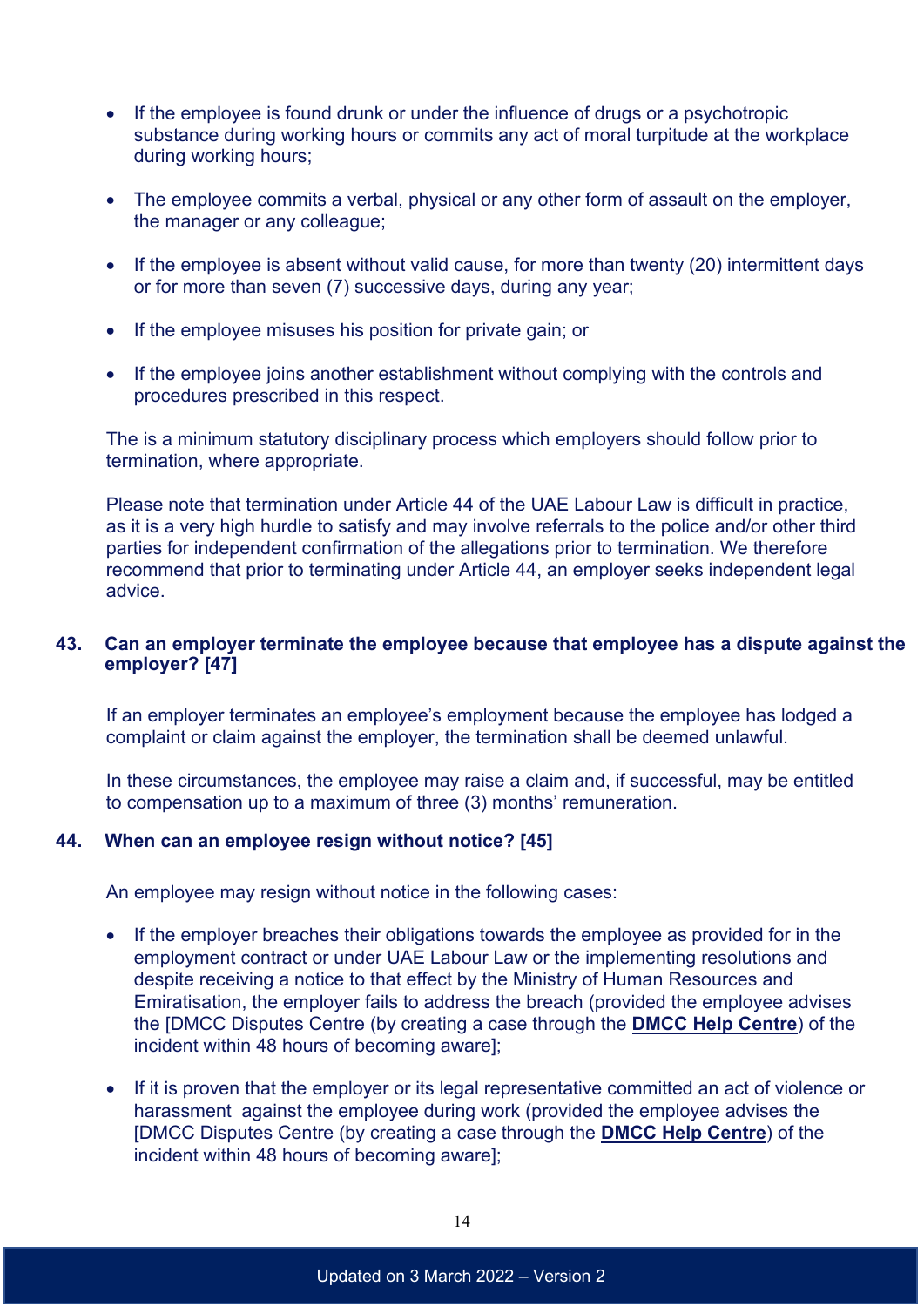- If there is a serious risk in the workplace to the employee's safety or health, provided that the employer was made aware of its existence but failed to take measures to remove it; or
- The employer assigns the employee to perform work that is substantially different to the work agreed under the employment contract without the employee's written consent (without the exception of the exigencies set out in Article 12 of the UAE Labour Law).

## **Final Settlements**

## **45. What is included in the employee's final settlement if the employer or employee serves notice to terminate a contract before its expiry? [13] [29] [43] [51]**

If notice is served to terminate the limited contract by the employer or employee for a legitimate reason prior to expiry date (except if the termination is for a reason under Article 44 of the UAE Labour Law), (in addition to any contractually agreed payments and/or benefits) the employee will be eligible for:

- Remuneration until the commencement of the notice period;
- The employee's full wage for the notice period;
- Encashment of accrued but un-used annual leave, if the employee has worked for more than six (6) months;
- End of service benefit, if the employee has worked for one or more years; and
- Potentially, a one-way repatriation ticket to the employee's country of origin (see response to FAQ 60 below in relation to repatriation).

## **46. What components are included in the employee's final settlement, if the employee resigns without serving notice on the employer before the expiry of the limited term? [13] [29] [43] [45] [51]**

If the employee resigns from the limited term contract before the expiry of its term, but does not give the required notice, the following payments will (in addition to any contractually agreed payments and/or benefits) form part of an employee's final settlement:

- Remuneration until the employee's last day of employment;
- Encashment of accrued but un-used annual leave, up until the employee's resignation date, if the employee has worked for more than six (6) months;
- End of service benefit, if the employee has worked for more than one (1) year; and
- Potentially, a one-way repatriation ticket to the employee's country of origin (see response to FAQ 60 below in relation to repatriation).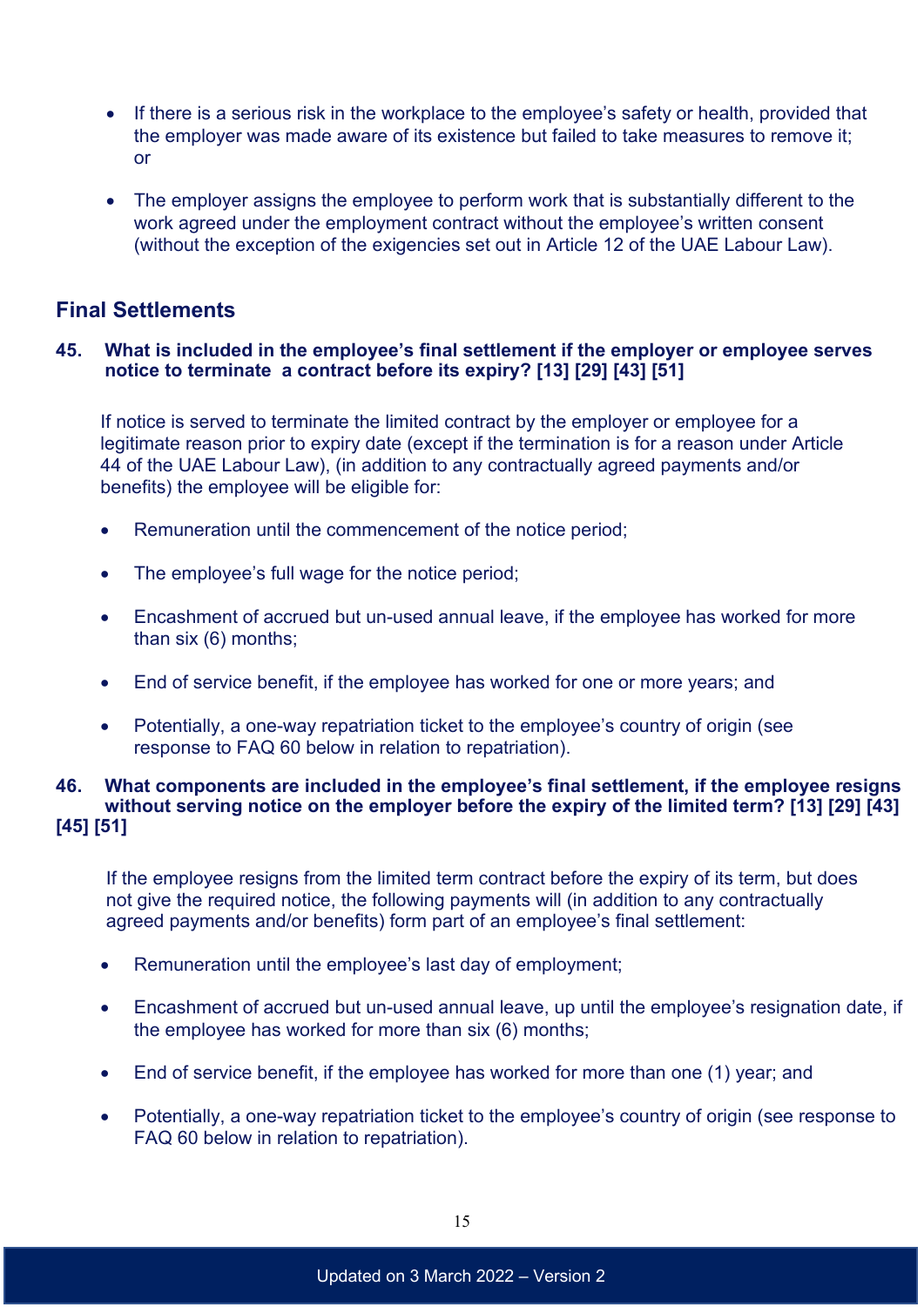Except where the employee resigns for reasons listed under Article 45 of the UAE Labour Law, the employee will owe the employer, as compensation in lieu of notice, an amount equal to the amount of the employee's salary for the notice period (or remaining part thereof).

## **47. What components are included in the employee's final settlement if the employer terminates the contract for a legitimate reason but without serving the required notice on the employee before the expiry of the employee's limited term? [13] [29] [43] [44] [51]**

If the employer terminates the employee's limited term contract before the expiry of the term for a legitimate reason, but does not give the required notice, the following final settlement components will be payable to the employee (in addition to any contractually agreed payments and/or benefits):

- Remuneration until the employee's last day of employment;
- Except where the employer terminates for reasons listed under Article 44 of the UAE Labour Law, the employer will owe the employee, as compensation in lieu of notice, an amount equal to the amount of the employee's salary for the notice period (or remaining part thereof);
- Encashment of accrued but un-availed annual leave up until the employee's termination date, if the employee has worked for more than six (6) months;
- End of service benefit, if the employee has worked for one or more than one (1) year; and
- Potentially, a one-way repatriation ticket to the employee's country of origin (see response to FAQ 60 below in relation to repatriation).

## **48. What components are included in the employee's final settlement, if the employee is terminated under Article 44 (summary dismissal)? [13] [29] [44] [51]**

Any employee whose employment is terminated by the employer under Article 44 (summary dismissal) will (in addition to any contractually agreed payments and/or benefits) be eligible for:

- Remuneration until the employee's last day of employment;
- Encashment of accrued but un-availed annual leave, if the employee has worked for more than six (6) months;
- End of service benefit, if the employee has worked for one or more than one (1) year; and
- Potentially, a one-way repatriation ticket to the employee's country of origin (see response to FAQ 60 below in relation to repatriation).

Such an employee is not eligible for payment of early termination compensation.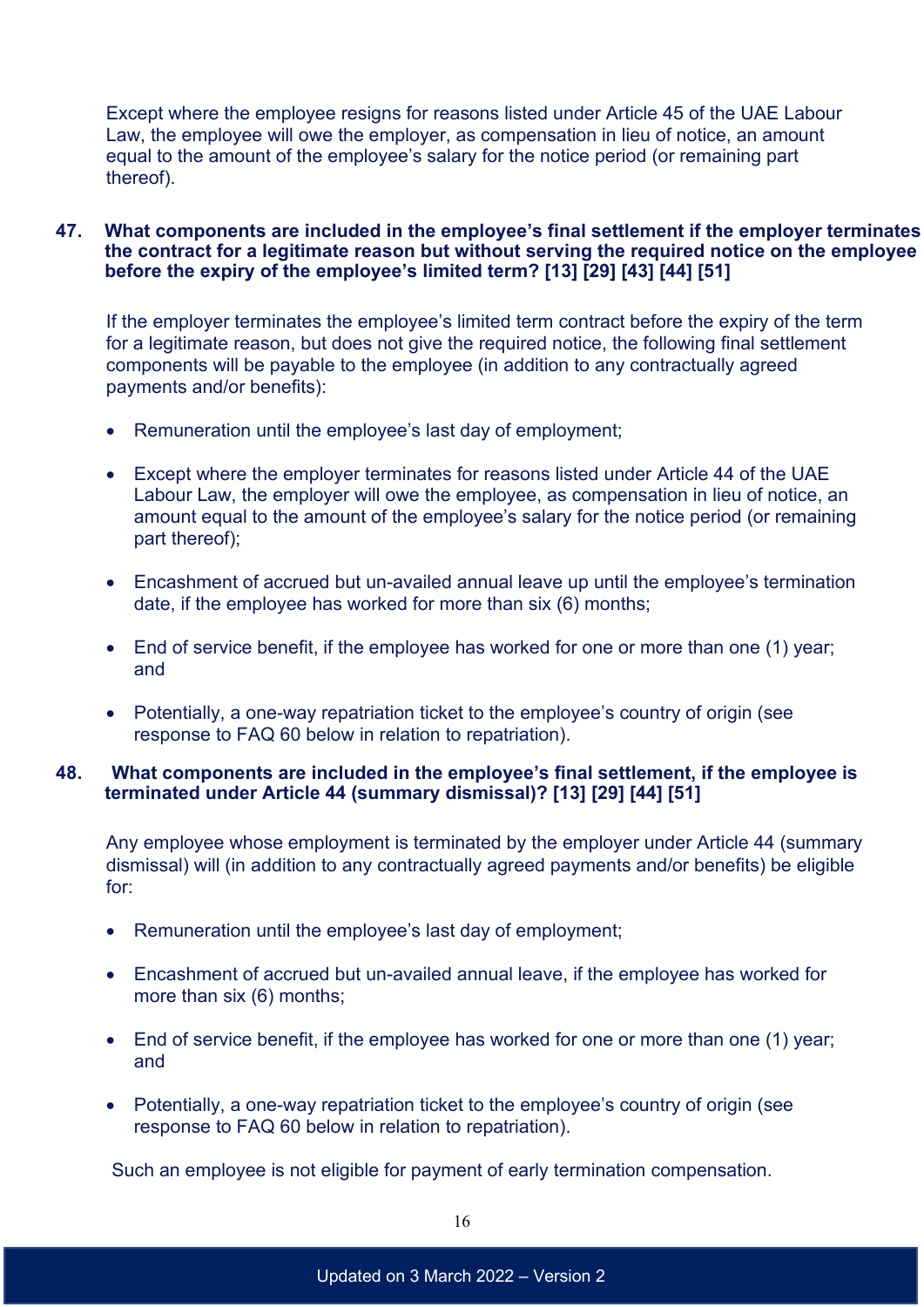## **49. What components are included in the employee's final settlement, at the expiry of the employee's limited term contract? [13] [29] [44] [51]**

Any employee who works their full contract term until expiry of the contract (in addition to any contractually agreed payments and/or benefits) be eligible for:

- Remuneration until the employee's last day of employment;
- Encashment of accrued but un-availed annual leave, if the employee has worked for more than six (6) months;
- End of service benefit, if the employee has worked for one or more than one (1) year; and
- Potentially, a one-way repatriation ticket to the employee's country of origin (see response to FAQ 60 below in relation to repatriation).

## **50. Is an employee entitled to a payment in respect of accrued but unused annual leave after contract termination? [29]**

Yes. The employee is entitled to receive remuneration in respect of annual leave days not used calculated up until their termination date if they are terminated or resign. Holiday pay on termination should be calculated based on the employee's basic wage at the termination date.

## **Unlawful Termination**

## **51. Can an employee receive any compensation for an unlawful termination? [47]**

An employee's termination will be unlawful:

- if the termination was as a result of the employee filing a serious complaint against the employer (i.e. victimisation); or
- if the employee filed a case against the employer which is successfully upheld.

Where termination is found to be unlawful in accordance with these grounds, the Labour Courts may oblige an employer to pay compensation of up to three month's total remuneration (basic salary and allowances), in addition to all other contractual and statutory **entitlements** 

# **End of Service Benefit Calculation**

**52. What is "remuneration" for the purposes of End of Service Benefit (EOSB) calculation? [51]**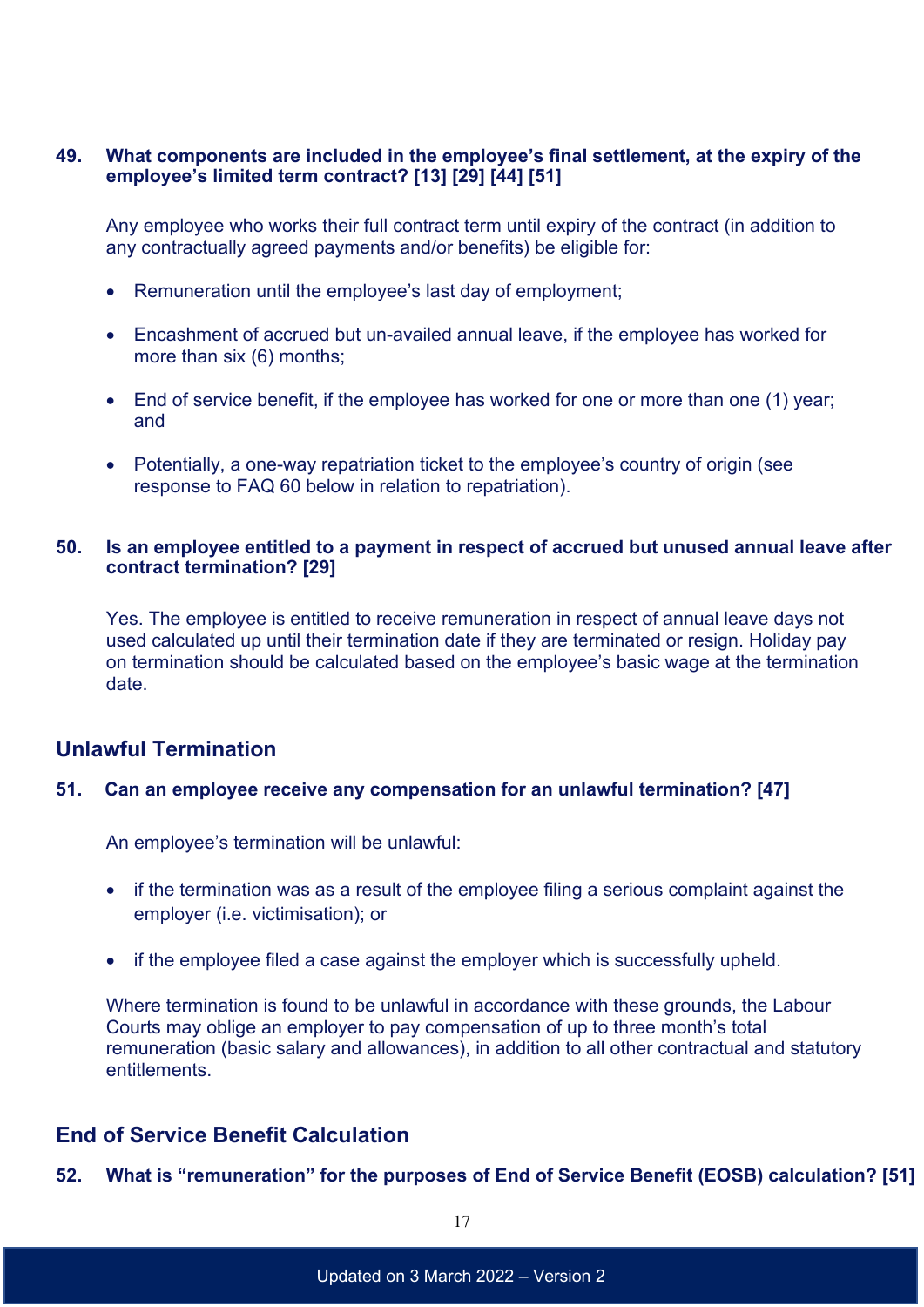The EOSB shall be computed on the basis of the employee's basic wage (and in some circumstances, commission). There have been instances whereby the courts have taken into consideration bonuses in certain specific cases when assessing EOSB entitlement. This will depend on how the bonus scheme is structured. The EOSB shall not include anything given to the employee in kind or by way of housing allowance, transport allowance, travel allowance, overtime allowance, representation allowance, cashier's allowance, children's education allowance, recreation and social services allowance or any other allowances.

When assessing EOSB entitlement it should be considered whether specialist and independent legal advice is required.

## **53. How is EOSB calculated? [51] [52]**

This will depend on whether the employee is full time or employed under another work model. The DMCC EOSB Calculation Guide provides practical advice on calculating the amounts due to employees based on type of work model and period of service. For further details, please refer to the End of **[Service Benefit Calculation guidance](https://www.dmcc.ae/application/files/4814/8412/1198/End_of_Service_Benefit_EOSB_Calculation_English.pdf)**.

## **54. How soon following termination do EOSB and the other payments due to the employee need to be paid? [53]**

All payments due to the employee on termination of employment should be paid to the employee within fourteen (14) days of the termination/expiration of the contract.

## **55. What are the pension and EOSB entitlements for GCC nationals and voluntary contributors? [51]**

The position in relation to EOSB for GCC nationals is more complicated. As GCC nationals are entitled to receive contributions into the state pension scheme, they have no statutory entitlement to receive EOSB. However, this will depend on the employee's nationality and, in some cases, salary. Specialist legal advice should be taken on this issue.

The UAE Labour Law does not provide a mechanism for non-GCC nationals to make contributions into a retirement scheme in lieu of EOSB.

## **Notice Period**

## **56. What notice period is required to terminate a limited contract? [43]**

Both the employer and the employee may terminate the limited contract before the expiry of the contract for a legitimate reason by giving not less than thirty (30) calendar days' written notice (subject to any longer notice period set out in the contract of employment).

A longer notice period will apply if this is included in the employment contract, however, this may not exceed ninety (90) calendar days.

#### **57. Can the parties agree to waive or reduce the notice period? [43]**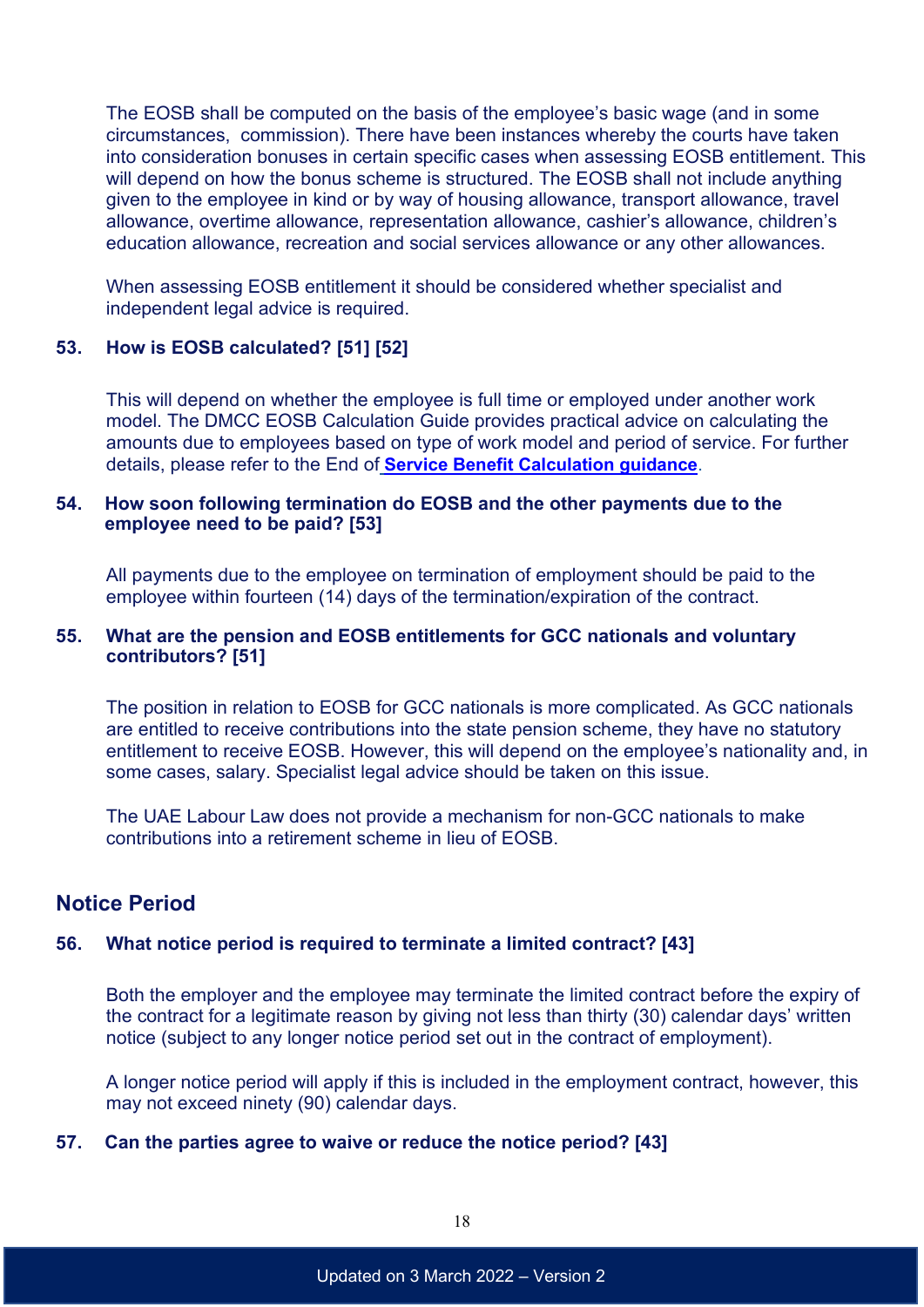The parties can agree to waive the notice period clause or to reduce the term of the notice period, in which case all the employee's dues to which he would be entitled during the notice period will be paid in lieu.

## **58. What are the entitlements of a party if the other party fails to serve notice? [43]**

If the employer or the employee has failed to serve notice to the other party for termination of the contract or has reduced the notice period, the party obliged to serve the notice shall pay to the other party compensation in lieu of notice of an amount equal to the amount of the employee's salary for the notice period (or the remaining part thereof).

The amount of compensation in lieu of notice is an amount equal to the employee's Salary for the notice period in full or the remaining part thereof.

#### **59. What is the EOSB and annual leave eligibility during the employee's notice period?**

The notice period of an employee is considered to be part of the total employment tenure. Hence, the EOSB and the annual leave will continue to accrue during the notice period.

## **60. Who bears the repatriation costs on termination of employment? [13]**

Expenses for repatriation of a non-UAE national employee (to their homeland or other agreed place) are covered by the employer regardless of the place of recruitment and whether termination takes place during or after the probation period. The visa status of the employee is also irrelevant for the purposes of whether a repatriation ticket should be provided. However, if the employee takes up employment somewhere else in the UAE, repatriation expenses upon termination of their service shall be paid by the new employer.

If the employer fails to repatriate the employee and has not paid the repatriation expenses, the competent authorities shall do this at the employer's expense.

If the cause for termination of contract is attributed to the employee, the employee is responsible for repatriation at their own expense if they have the means to pay.

## **Records, Files and Certificate**

## **61. What records must be kept by an employer? [13] [66]**

The employer is required to keep files and records of employees pursuant to the terms and conditions and procedures issued by the Ministry of Human Resources and Emiratisation for not less than two years after the employee's employment comes to an end.

The files and records should be in Arabic.

## **62. What information should be mentioned in the certificate of termination of service? [13]**

If requested by the employee, the employer must provide the employee, at the end of their service, an end of service certificate free of charge. The certificate shall include: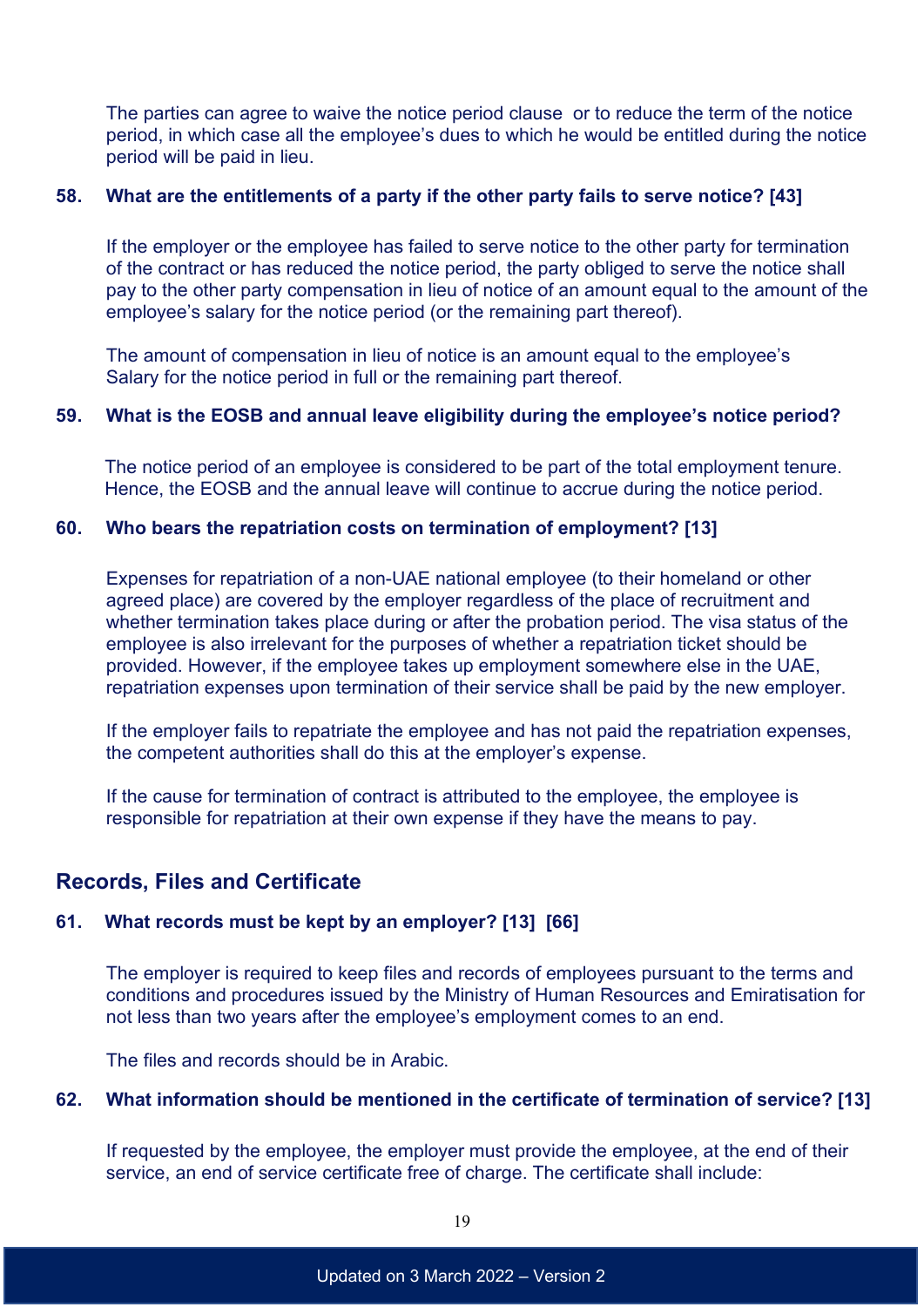- Date of appointment;
- Date of termination:
- Total period of service;
- Job title:
- Nature of work performed;
- Last wage received by the employee plus allowances, if any; and
- The reason for ending the employment contract.

The end of service certificate may not contain any statements that might defame the employee or diminish their chances of finding other job opportunities.

Certificates or diplomas, papers and tools belonging to the employee must be returned to the employee.

## **Effect of Change of Company Status**

## **63. Is an employment contract affected by changes in the form or legal status of a company? [48]**

If any change takes place in the form of the establishment or in its legal status, valid contracts at the time of change shall continue to exist between the new employer and the employees of the establishment, and service shall be deemed to be continuous.

## **Deductions from Employees**

## **64. What deductions can be made from an employee's remuneration? [6] [25] [51]**

Deductions are not permitted from the employee's remuneration except in the following cases:

- Redemption of loans granted to the employee (such deduction is subject to the maximum rate of monthly deductions from the employee's remuneration) after obtaining the written approval of the employee, and without any interest;
- Redemption of amounts paid to the employee in excess of their entitlement; provided that the deduction does not exceed 20% of the employee's wage;
- Amounts deducted for the purpose of calculating contributions in gratuities, pensions, and securities in accordance with applicable legislations in the UAE;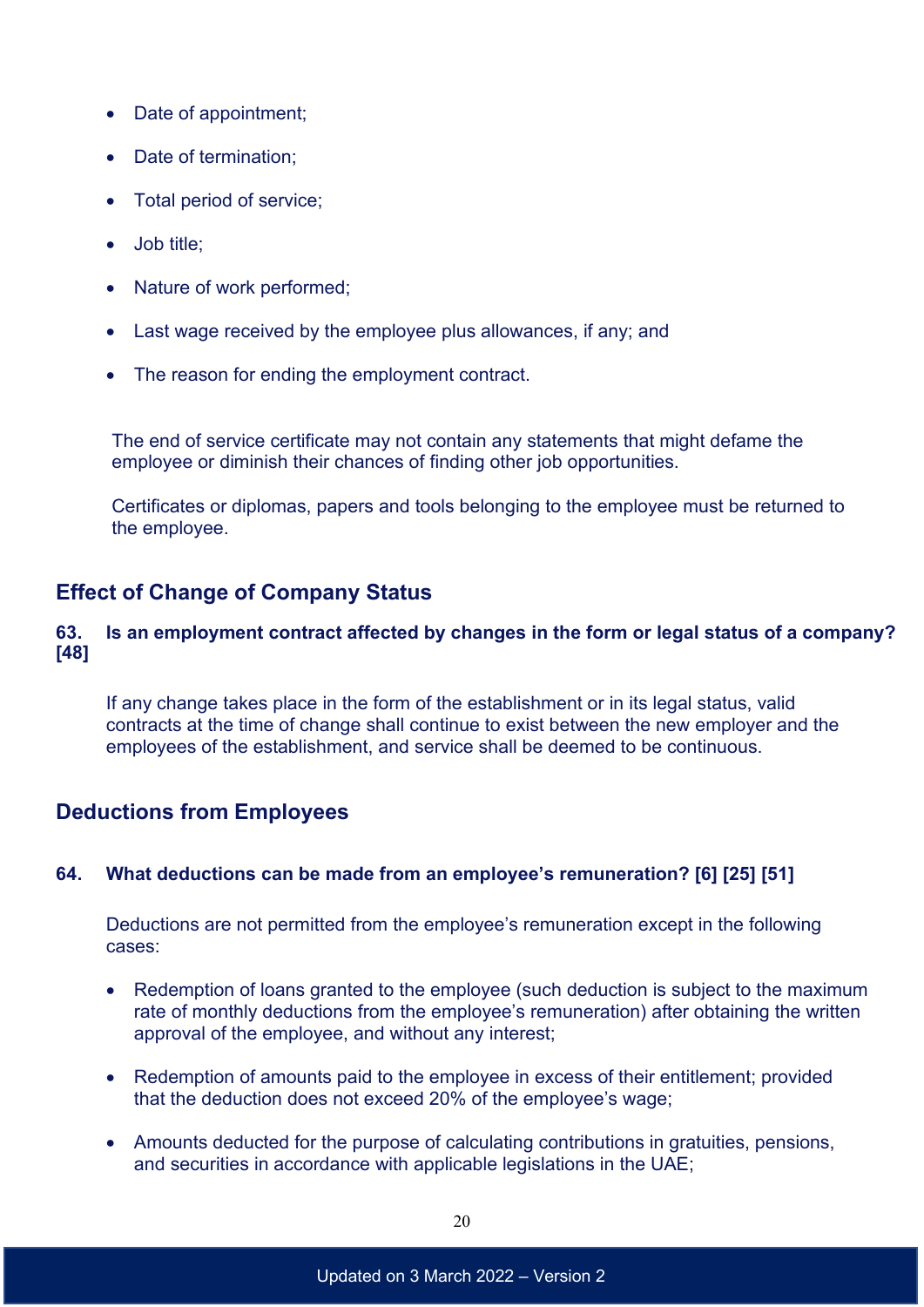- Contributions of the employee in the Saving Fund of the company, or the loan due to the fund, which are approved by the Ministry of Human Resources and Emiratisation (MOHRE);
- Installments of any social project or any other benefits provided by the employer and approved by the MOHRE; on the condition that the employee agrees in writing to contribute in the project;
- Amounts deducted from the employee due to violations committed by him/her in accordance with the Penalties Regulation applicable in the establishment and approved by the MOHRE, which shall not exceed 5% five percent of the employee's remuneration;
- Debts which are due in execution to a court judgment, which shall not be more than quarter of the remuneration due to the employee, except for the adjudged alimony debt where it is permitted to deduct more than quarter of the remuneration:
- The amounts required for repairing damages caused by the employee, due to an error committed by the employee, or to violating the instructions of the employer, which lead to damage, destruction or loss of tools, machines, products, or materials owned by the employer; provided that deduction does not exceed the pay of five days per month.
- In the case of multiple reasons for deductions being made, then the maximum deduction permitted is 50% of the remuneration.
- Article 29 of the Implementing Regulations also sets out when an employer is permitted to make deductions from an employee's EOSG.

The employer is not permitted to reclaim any visa or related expenses from the employee.

## **65. If an employee damages or destroys equipment or tools, can the employer recover the cost? [25]**

If an employee has breached instructions of the employer or committed an error, resulting in damage to, or destruction of, or loss of equipment, tools, machines, products or materials owned by the employer, then the employer has the option to recover the cost of repair or replacement from the employee. The amount cannot exceed five (5) days' remuneration per month. A greater amount may only be deducted in such circumstances based on the approval of a competent court.

## **Renewal of a Visa**

## **66. What should an employer do if the visa expires a short period before the expiry or termination of an employment contract?**

All employees must hold a valid employment visa until their employment has terminated. It is the obligation of the employer to sponsor the employee for the period of employment.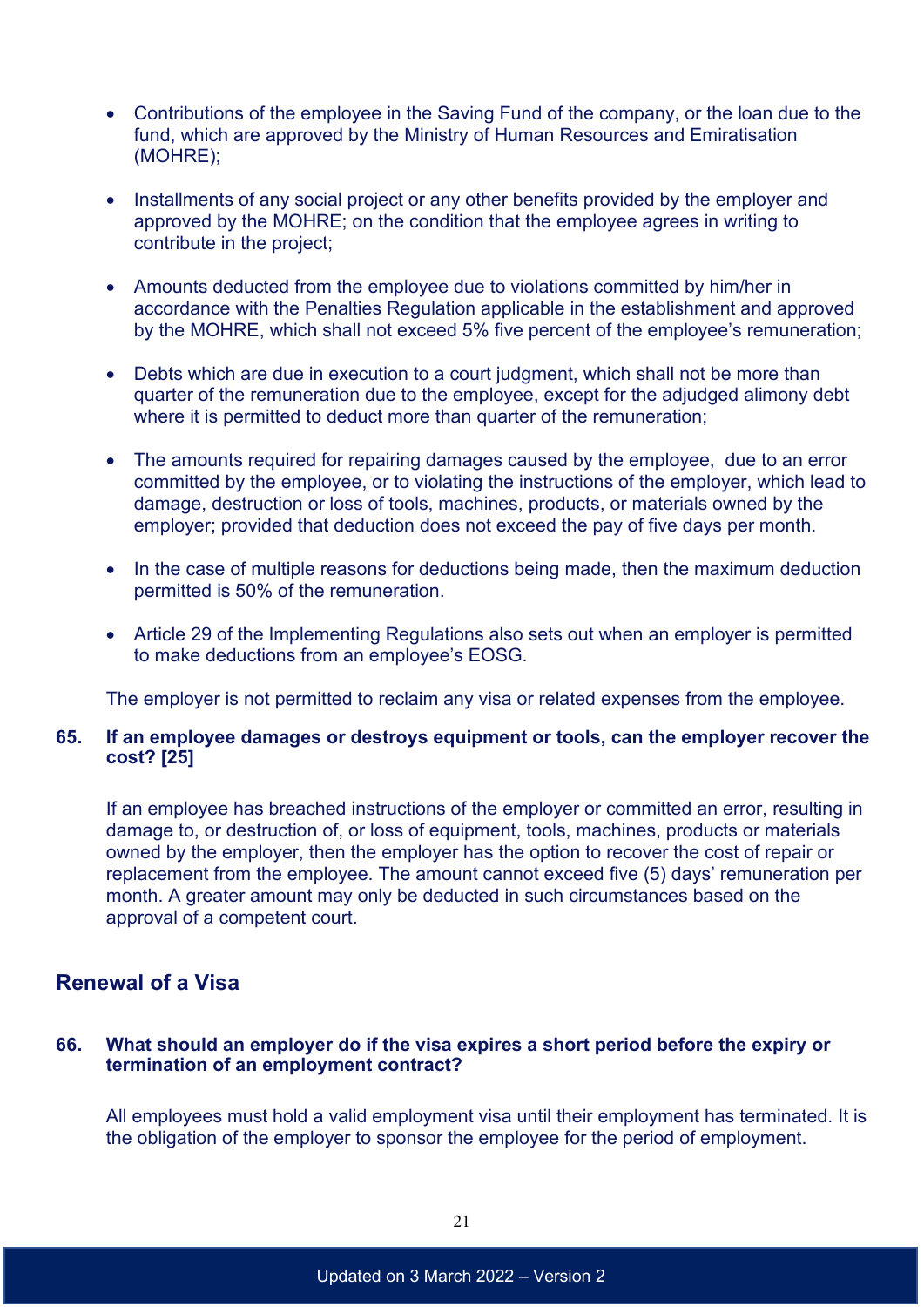# **Absconder Notifications and Bans**

#### **67. Under what circumstances can an employee be reported as an absconder?**

As per Article 1 of the Ministerial Decision on the Procedures of Escape Reports (2006) (reflected in the DMCC Free Zone Rules and Regulations), if an employee is believed to be in the UAE and does not report to work for seven (7) days without informing the employer, the employer may report the employee as an absconder.

Article 28 of the Implementing Regulations states that when an expatriate employee absents himself from work without legitimate reason, the employer must notify the Ministry if the absence from work is for more than 7 consecutive days and the employer does not know of the employees location and the employer cannot communicate with the employee.

## **68. Can a DMCC employee be banned from working in the UAE?**

Yes. There are two (2) circumstances under which a DMCC employee can be banned. Bans are imposed by the Immigration Department based on a NOC from DMCC.

DMCC may issue a NOC based on the below submissions:

- The evidence of a police report of criminal record against an employee; or
- A certificate from the hospital which proves that the employee has tested positive to a disease which is not tolerated in the UAE.

The banned person will not be able to enter UAE until the ban period is completed.

## **Maternity & Parental Leave**

#### **69. How is maternity leave calculated? [30]**

The minimum leave entitlement is sixty (60) calendar days: forty five (45) calendar days at full pay and the remaining fifteen (15) days at half pay. This entitlement also applies to a female employee who delivers a baby after six (6) or more months of pregnancy where the child is still born or dies post birth.

An employee who is suffering from a disease resulting from pregnancy/delivery or whose baby is suffering from a disease resulting from pregnancy or delivery, may then go on to unpaid leave for a period not exceeding forty five (45) days (consecutive or intermittent) (subject to production of a medical certificate).

Where the employee delivers a sick baby, or a handicapped baby, and the baby's health condition requires permanent care, then the employee shall be entitled to a further sixty (60) calendar days of leave: thirty (30) days at full pay and the remaining thirty (30) day's unpaid.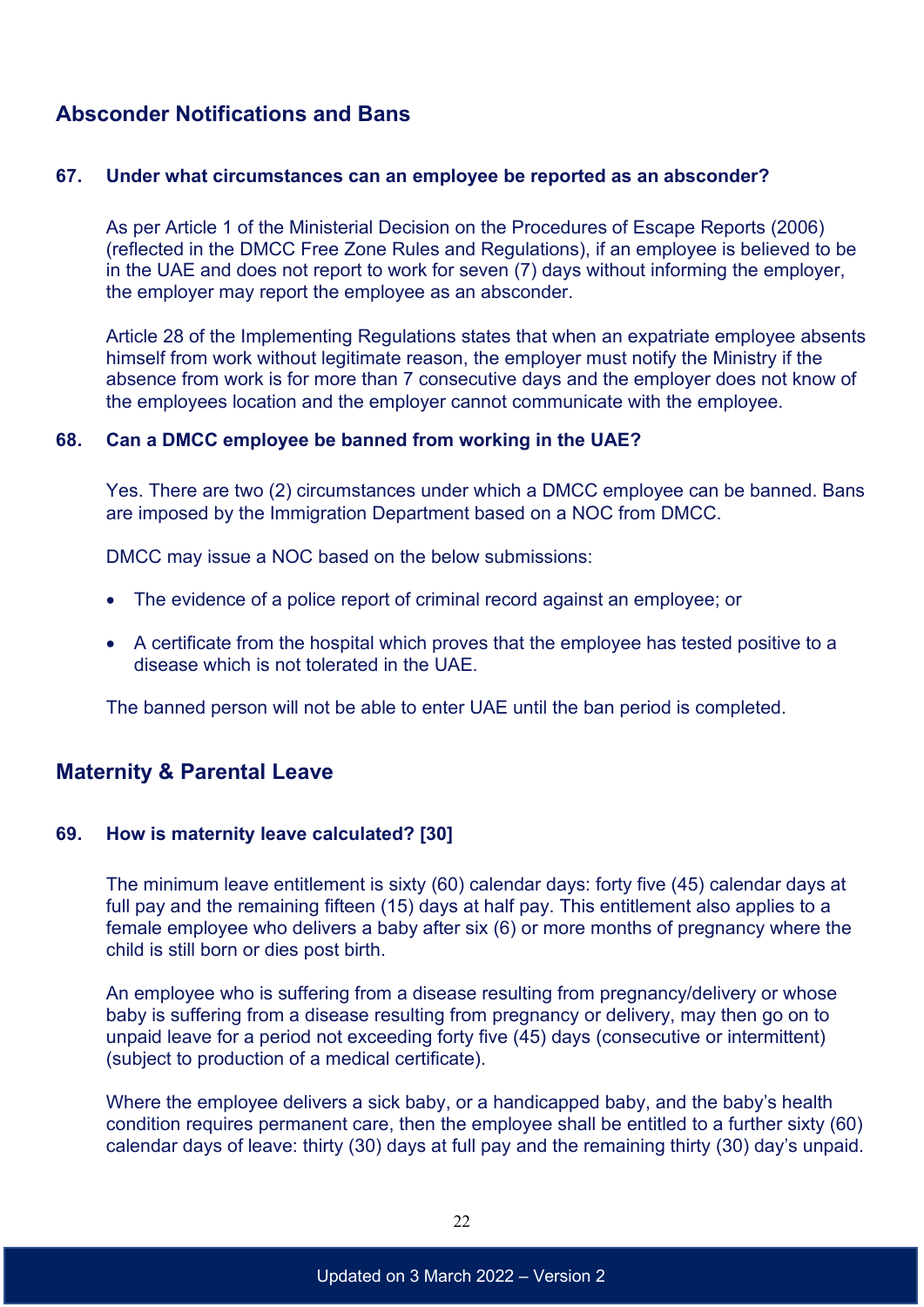## **70. Is a nursing mother entitled to additional leave? [30]**

Yes, for six (6) months following the date of delivery, a nursing mother is entitled to one (1) or two (2) breaks a day, the total duration of which should not exceed one (1) hour, with no salary deduction.

## **71. Is there any entitlement to parental leave? [32]**

Yes, employees (whether the father or the mother) are entitled to five (5) day's paid parental leave within the first six (6) months following the birth of their child. The leave can be taken either consecutively or inconsecutively. Parental leave must be evidenced by providing a birth certificate of the child (if required by the employer).

## **Breach of Confidentiality & Non-Compete**

#### **72. How can an employer protect their confidential information?**

Employers can require that employees enter into confidentiality agreements as part of the employment contract. We would recommend taking specialist legal advice on the content of such an agreement.

There are steps that an employer can take where it has evidence that an employee (or former employee) has breached its confidential information. For example, in very serious cases, it may be possible to terminate the services of an employee who has revealed secrets of the establishment in which they are employed under Article 44 of the UAE Labour Law. Please note that termination under Article 44 of the Labour Law is difficult in practice, as it is a very high hurdle to satisfy and may involve referrals to the police and/or other third parties for independent confirmation of the allegations prior to termination. We therefore recommend that prior to terminating under Article 44, an employer seeks independent legal advice.

In addition, under the UAE Crimes and Penalties Law (Law No. 31/2021), breach of confidentiality constitutes a criminal offence.

Such steps must be considered on a case by case basis and we would recommend taking specialist legal advice.

#### **73. How do I prevent an employee from competing with my business after leaving? [10]**

Where the work assigned to an employee allows them to become acquainted with the employer's clients or to become familiar with the secrets of the business, the employer may require them to refrain from competing with the employer or participating in any enterprise competing with the employer following the termination of their employment contract.

Employers can require employees to enter into a non-compete agreement. Non-compete agreements should be specific in terms of any restrictions on the employees from competing based on time, place and type of work, to the extent necessary to protect the employer's lawful interests.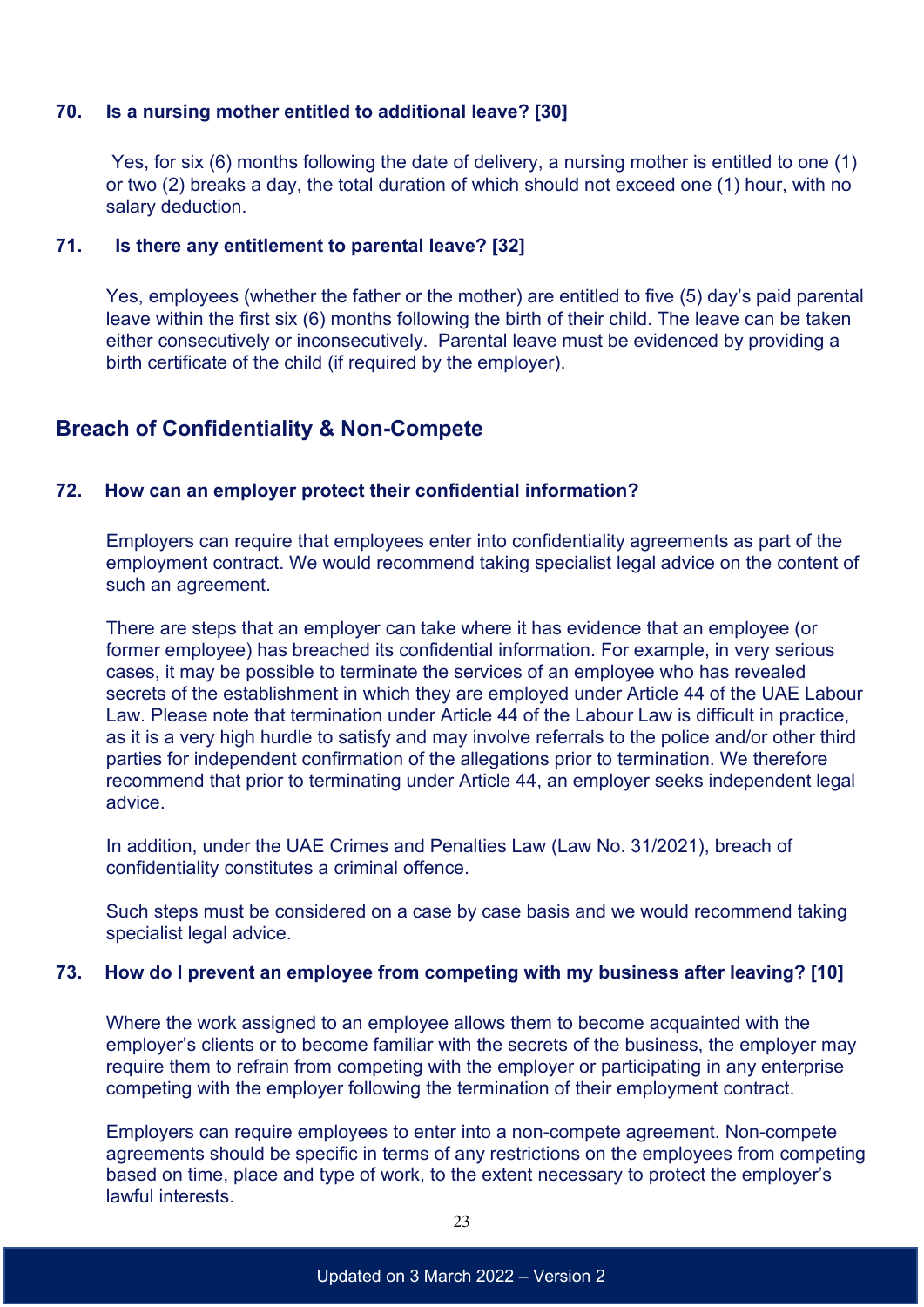The enforcement of non-compete agreements (and other restrictive covenants) in the UAE can be difficult and we would recommend taking specialist legal advice before entering into or seeking to enforce any restrictive covenants.

## **Disputes**

## **74. What steps should be taken if there is a dispute between the employer and employee? [54]**

DMCC offers employment mediation services to member companies and their employees. DMCC's trained mediators are available by appointment to mediate disputes that the employer and employee have been unable to resolve internally. Mediation is a confidential process in which a neutral third party directs settlement discussions, but does not render judgment regarding any issue in dispute. It is a non-binding process and the goal is for the parties to reach an agreement with finality. The mediator will help the parties reach their own negotiated settlement. As mediation is an informal alternative to formal procedures, the parties retain the right to use the Ministry of Labour formal procedures, should they choose to do so.

## **Poor Performance**

## **75. What disciplinary measures are available to employers? [39] [41]**

Disciplinary measures due to misconduct in the workplace may include:

- A non-disciplinary written notice (letter of reprimand);
- A written warning letter;
- A fine of no more than five (5) days in any month;
- Suspension for a period not exceeding fourteen (14) days with no pay;
- Deprivation of periodic increments for a maximum period of one (1) year;
- Deprivation from promotion for a maximum of two (2) years; and
- Dismissal (with EOSG).

Employers cannot combine penalties.

The Implementing Regulations set out some guidance on the factors to be considered when deciding the appropriate penalty and the controls for imposing a disciplinary penalty on an employee (Article 24). Such disciplinary measures may only be imposed after following the statutory minimum disciplinary procedure set out in the Implementing Regulations together with any more onerous obligations set out in the employer's internal policies.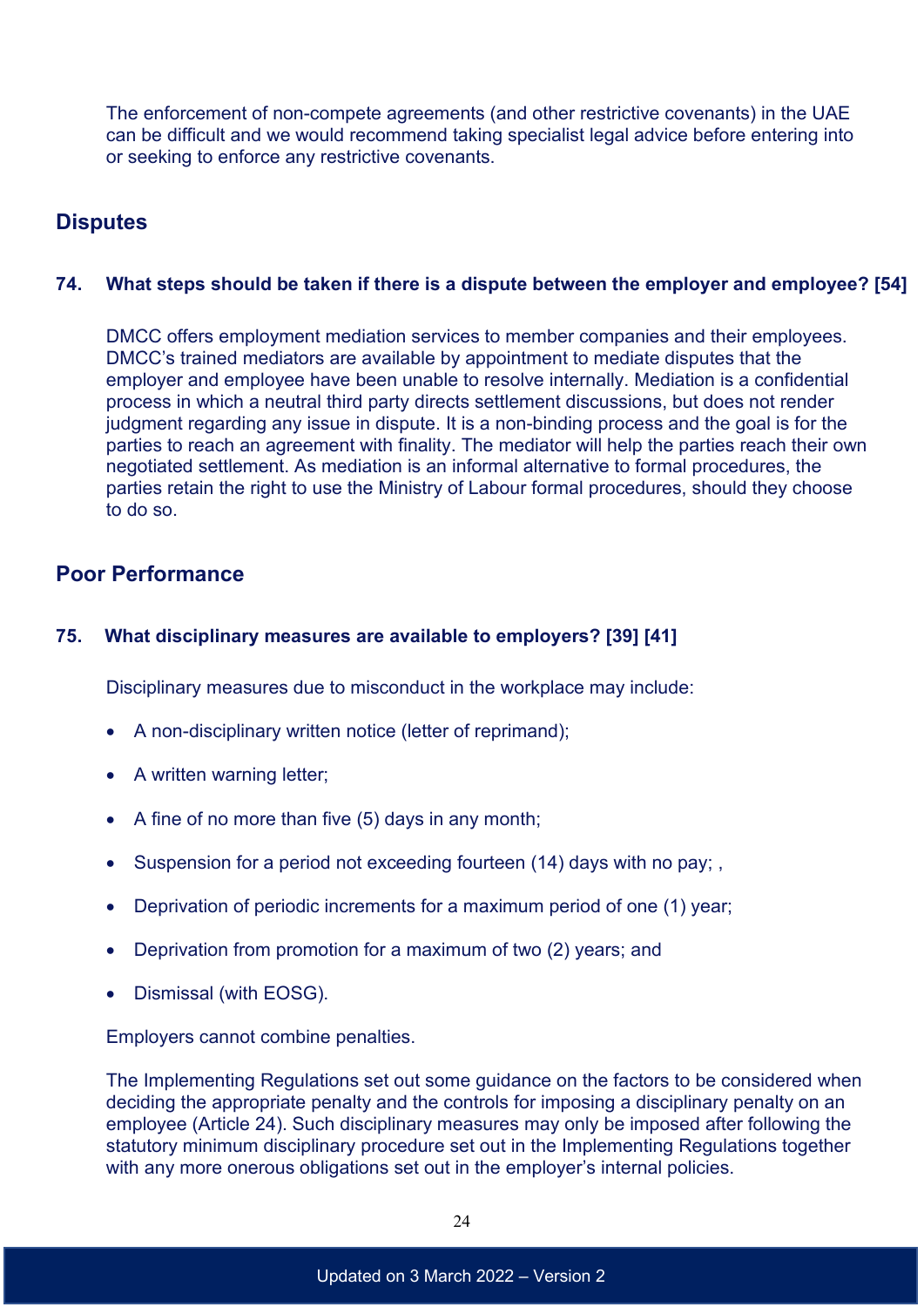The employee may not be accused of a disciplinary violation that has been detected for more than thirty (30) days, and a disciplinary penalty may not be imposed after the date of the end of the investigation of the violation and its confirmation against the employee by more than sixty (60) days.

The employee should be given a right of appeal against the disciplinary sanction imposed.

## **76. What steps should the employer take to address under performance and/or misconduct? [111]**

No penalty may be imposed on an employee until the employee has been notified in writing of the charge against them, the employee's statements have been heard, the employee has been allowed to defend herself or himself and the same has been placed in a report in the employee's personal file. The penalty is to be entered at the end of the report.

The employee must be notified in writing of any penalties imposed on them including: the nature and amount of the penalties, the reasons for the penalty and the action which would be taken against them in the event of repetition of the offence (where relevant).

In relation to poor performance, in the event of a dispute, the Labour Court would expect to see evidence that the employee had been given an opportunity to improve their performance.

For any specific queries in relation to managing underperformance and/or misconduct, we recommend obtaining specialist legal advice.

# **Suspension**

## **77. What pay is due to the employee if the employee is suspended whilst a disciplinary Investigation is conducted? [40]**

An employer can temporarily suspend an employee from work on half pay (subject to anything contrary stated in the employee's contract of employment) for no more than thirty (30) days, to conduct a disciplinary investigation.

However, if the:

- disciplinary investigation is shelved; or
- it is concluded that the violation was not established; or
- if the employee only receives a warning letter,

then the employee shall be entitled to their full pay for the suspension period.

Please note that the rules around suspension whilst a disciplinary investigation is conducted are different to the rules which will apply when suspension is being imposed as a disciplinary sanction (see the Poor Performance section in relation to suspension as a disciplinary sanction).